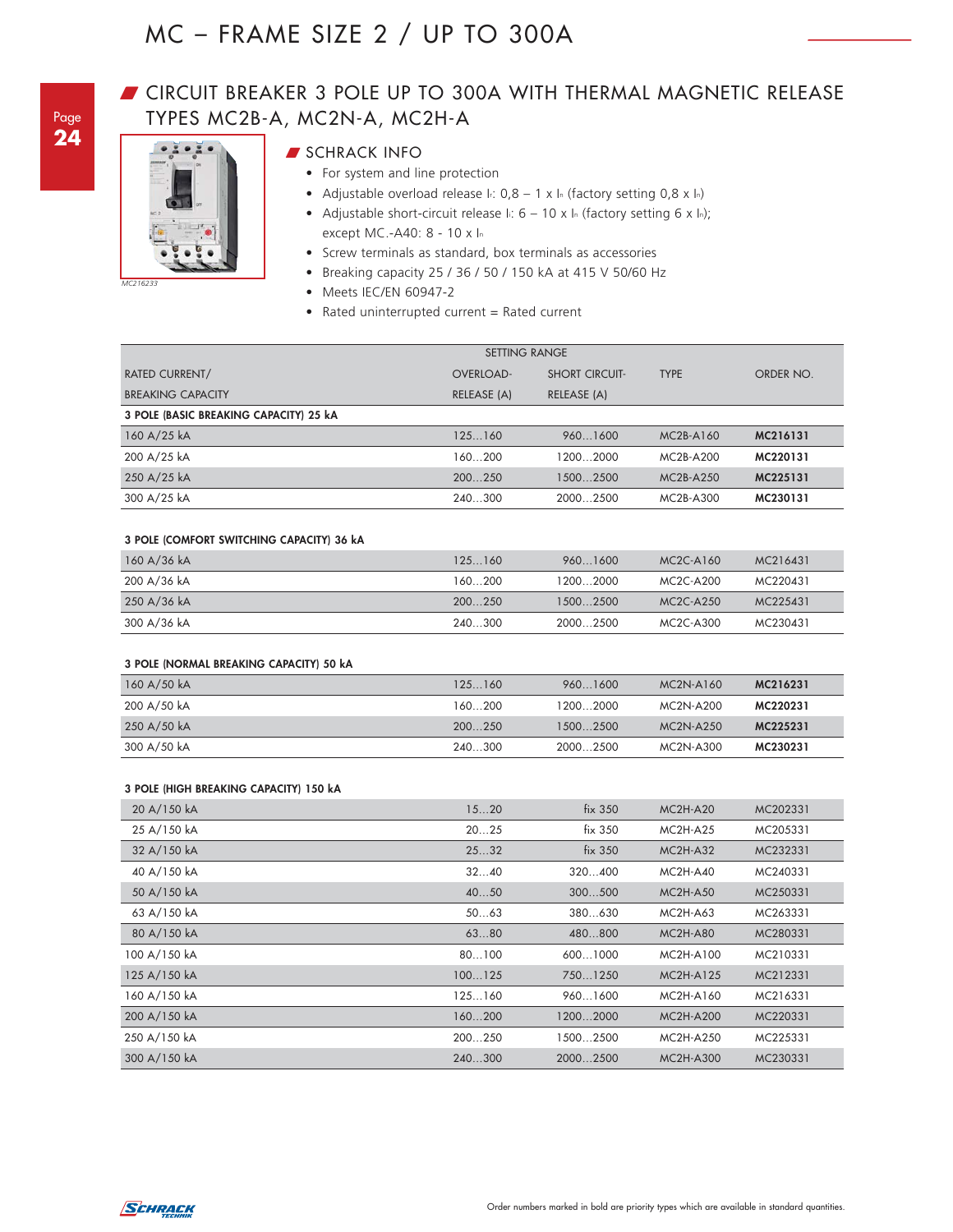## **GIRCUIT BREAKER 4 POLE UP TO 300A WITH THERMAL MAGNETIC RELEASE** TYPES MC2B-4-A, MC2N-4-A, MC2H-4-A



*MC216233*

- **SCHRACK INFO**
- For system and line protection
	- Adjustable overload release I.:  $0,8 1 \times 1$  (factory setting  $0,8 \times 1$ <sub>n</sub>)
	- Adjustable short-circuit release  $\ln 6 10 \times \ln$  (factory setting 6 x  $\ln$ ); except MC.-A40: 8 - 10 x In
- Screw terminals as standard, box terminals as accessories
- Breaking capacity 25 / 50 / 150 kA at 415 V 50/60 Hz
- Meets IEC/EN 60947-2
- Rated uninterrupted current = Rated current

|                                         | <b>SETTING RANGE</b> |                       |                |           |
|-----------------------------------------|----------------------|-----------------------|----------------|-----------|
| <b>RATED CURRENT/</b>                   | OVERLOAD-            | <b>SHORT CIRCUIT-</b> | <b>TYPE</b>    | ORDER NO. |
| <b>BREAKING CAPACITY</b>                | RELEASE (A)          | RELEASE (A)           |                |           |
| 4 POLE (BASIC BREAKING CAPACITY) 25 kA  |                      |                       |                |           |
| 160 A/25 kA                             | 125160               | 9601600               | MC2B-4-A160    | MC216141  |
| 200 A/25 kA                             | 160200               | 12002000              | MC2B-4-A200    | MC220141  |
| 250 A/25 kA                             | 200250               | 15002500              | MC2B-4-A250    | MC225141  |
| 300 A/25 kA                             | 240300               | 20002500              | MC2B-4-A300    | MC230141  |
|                                         |                      |                       |                |           |
| 4 POLE (NORMAL BREAKING CAPACITY) 50 kA |                      |                       |                |           |
| 160 A/50 kA                             | 125160               | 9601600               | MC2N-4-A160    | MC216241  |
| 200 A/50 kA                             | 160200               | 12002000              | MC2N-4-A200    | MC220241  |
| 250 A/50 kA                             | 200250               | 15002500              | MC2N-4-A250    | MC225241  |
| 300 A/50 kA                             | 240300               | 20002500              | MC2N-4-A300    | MC230241  |
|                                         |                      |                       |                |           |
| 4 POLE (HIGH BREAKING CAPACITY) 150 kA  |                      |                       |                |           |
| 20 A/150 kA                             | 1520                 | fix 350               | MC2H-4-A20     | MC202341  |
| $0.5 + 1.50 + 1.$                       | 0 <sup>0</sup>       | $F = 2.50$            | $110011 + 105$ | 110005011 |

| 25 A/150 kA  | 2025   | fix 350  | MC2H-4-A25   | MC205341 |
|--------------|--------|----------|--------------|----------|
| 32 A/150 kA  | 2532   | fix 350  | MC2H-4-A32   | MC232341 |
| 40 A/150 kA  | 3240   | 320400   | MC2H-4-A40   | MC240341 |
| 50 A/150 kA  | 4050   | 300500   | $MC2H-4-AS0$ | MC250341 |
| 63 A/150 kA  | 5063   | 380630   | $MC2H-4-AG3$ | MC263341 |
| 80 A/150 kA  | 6380   | 480800   | MC2H-4-A80   | MC280341 |
| 100 A/150 kA | 80100  | 6001000  | MC2H-4-A100  | MC210341 |
| 125 A/150 kA | 100125 | 7501250  | MC2H-4-A125  | MC212341 |
| 160 A/150 kA | 125160 | 9601600  | MC2H-4-A160  | MC216341 |
| 200 A/150 kA | 160200 | 12002000 | MC2H-4-A200  | MC220341 |
| 250 A/150 kA | 200250 | 15002500 | MC2H-4-A250  | MC225341 |
| 300 A/150 kA | 240300 | 20002500 | MC2H-4-A300  | MC230341 |

Order numbers marked in bold are priority types which are available in standard quantities.

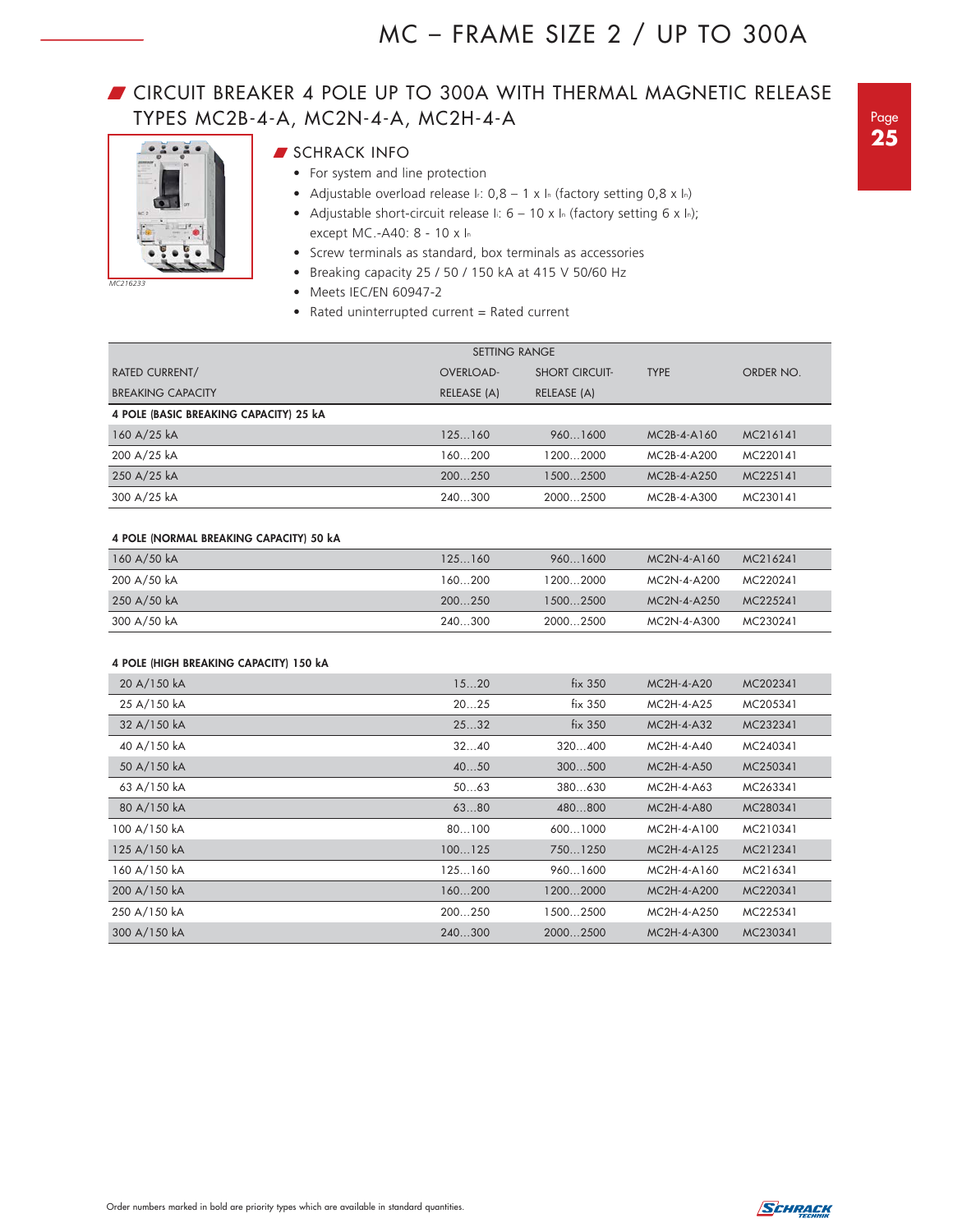## **W** MOTOR PROTECTION, 3 POLE UP TO 200A WITH THERMAL MAGNETIC RELEASE TYPES MC2B-M, MC2N-M



## **SCHRACK INFO**

- Adjustable overload release  $I: 0,8 1 \times I_n$  (factory setting 0,8 x ln); with phase sensitivity, tripping class 10 A ( $2s < Tp \le 10s$ )
- Adjustable short-circuit release I: 8 14 x In (factory setting 12 x In)
- Screw terminals as standard, box terminals as accessories
- Breaking capacity 25 / 50 kA at 415 V 50/60 Hz
- Meets IEC/EN 60947-4 and IEC/EN 60947-2
- Meet all requirements of ultilization category AC3 at 400 VAC

|                                        | <b>SETTING RANGE</b> |                              |                  |                       |                                    |           |  |
|----------------------------------------|----------------------|------------------------------|------------------|-----------------------|------------------------------------|-----------|--|
| NOMINAL CURRENT/                       |                      | POWER RATING AC3 CURRENT AC3 | <b>OVERLOAD-</b> | <b>SHORT CIRCUIT-</b> | <b>TYPE</b>                        | ORDER NO. |  |
| <b>BREAKING CAPACITY</b>               | kW                   | A                            | RELEASE (A)      | RELEASE (A)           |                                    |           |  |
| 3 POLE (BASIC BREAKING CAPACITY) 25 kA |                      |                              |                  |                       |                                    |           |  |
| 125 A/25 kA                            | 55                   | 99                           | 100125           | 10001750              | MC <sub>2</sub> B-M <sub>125</sub> | MC212136  |  |
| 160 A/25 kA                            | 75                   | 134                          | 125 160          | 2802240               | MC <sub>2</sub> B-M <sub>160</sub> | MC216136  |  |
| 200 A/25 kA                            | 110                  | 196                          | 160200           | 16002800              | MC <sub>2</sub> B-M <sub>200</sub> | MC220136  |  |

#### **3 POLE (NORMAL BREAKING CAPACITY) 50 kA**

| 125 A/50 kA | 55 | 99  | 100125  | 10001750  | $MC2B-M125$                        | MC212236 |
|-------------|----|-----|---------|-----------|------------------------------------|----------|
| 160 A/50 kA |    | 134 | 125 160 | 1280 2240 | MC2N-M160                          | MC216236 |
| 200 A/50 kA | 10 | 196 | 160200  | 16002800  | MC <sub>2N</sub> -M <sub>200</sub> | MC220236 |

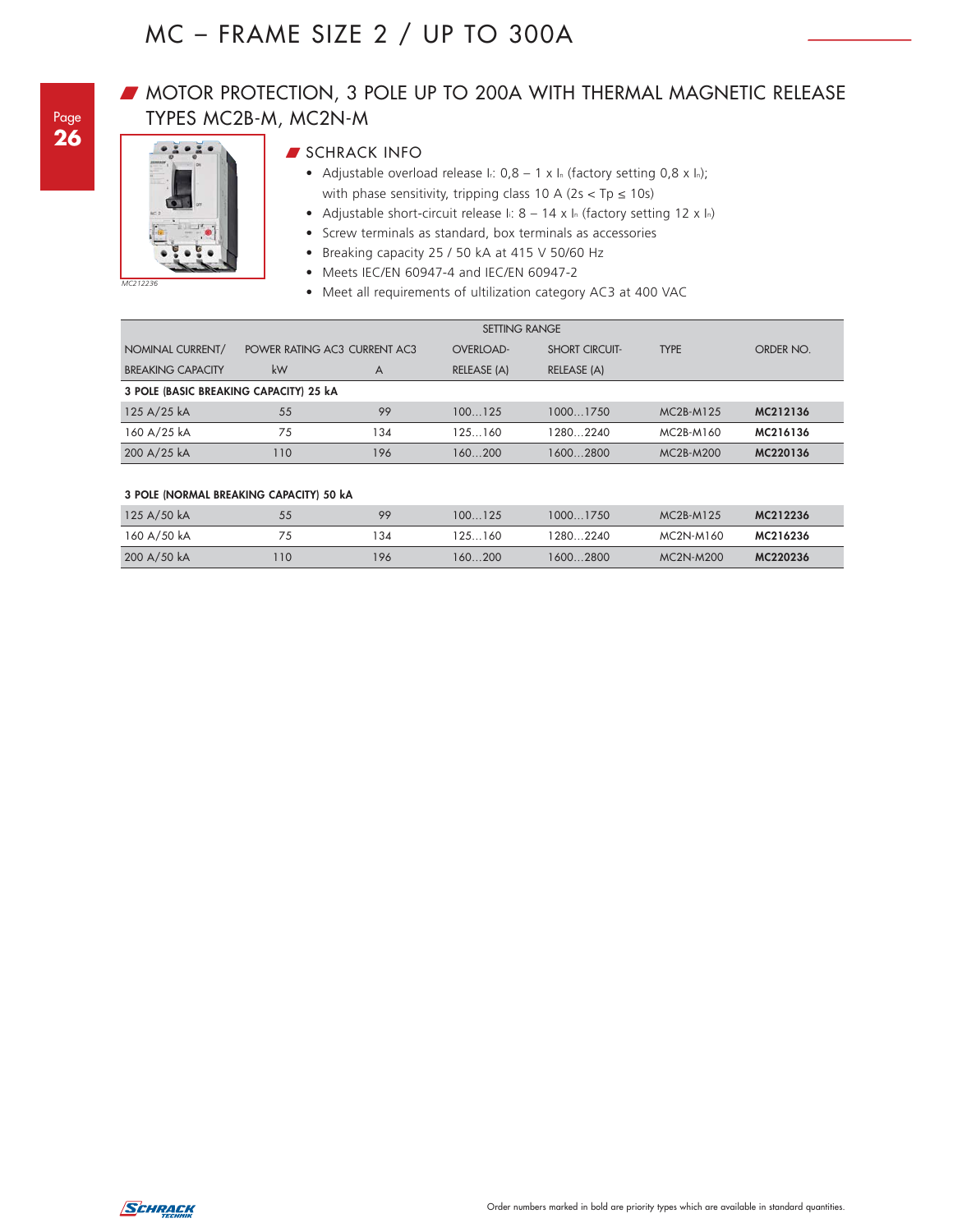## **T** CIRCUIT BREAKER UP TO 250A 3-/4 POLE WITH DELAYED ELECTRONIC RELEASE TYPES MC2N-VE, MC2H-VE, MC2N-4-VE, MC2H-4-VE



*MC216233*

## **SCHRACK INFO**

- System and line protection
	- Selective and generator protection
	- 3 and 4 pole versions
- RMS value and "thermal memory"
- Adjustable overload release Ir:  $0.5 1 \times \ln$  (factory setting  $0.8 \times \ln$ )
- Adjustable time delay setting to overcome current peaks tr:  $2 20$  s at 6 x l<sub>r</sub> as well as infinity (factory setting 10s)
- Adjustable delayed short-circuit releases Isa:  $2 10 \times 1$  (factory setting 6 x Ir)
- Adjustable time delay tsd: Levels:
	- 0, 20, 60, 100, 200, 300, 500, 750, 1000 ms (factory setting 0)
- Non-delayed short-circuit release II: permanent 12 x In)
- Screw terminals as standard, box terminals as accessories
- Meets IEC/EN 60947-2
- Rated uninterrupted current = Rated current

|                                         | <b>SETTING RANGE</b> |                              |         |                   |           |  |  |  |
|-----------------------------------------|----------------------|------------------------------|---------|-------------------|-----------|--|--|--|
| <b>RATED CURRENT/</b>                   | <b>OVERLOAD-</b>     | <b>SHORT-CIRCUIT RELEASE</b> |         | <b>TYPE</b>       | ORDER NO. |  |  |  |
| <b>BREAKING CAPACITY</b>                | RELEASE (A)          | UNDELAYED (A) DELAYED (A)    |         |                   |           |  |  |  |
| 3 POLE (NORMAL BREAKING CAPACITY) 50 KA |                      |                              |         |                   |           |  |  |  |
| 100 A/50 kA                             | 50100                | 1200                         | 1001000 | <b>MC2N-VE100</b> | MC210233  |  |  |  |
| 160 A/50 kA                             | 80160                | 1920                         | 1601600 | MC2N-VE160        | MC216233  |  |  |  |
| 250 A/50 kA                             | 125250               | 3000                         | 2502500 | $MC2N-VE250$      | MC225233  |  |  |  |

#### **3 POLE (HIGH BREAKING CAPACITY) 150 kA**

| 100 A/150 kA | 50100  | 1200 | 1001000  | MC2H-VE100        | MC210333 |
|--------------|--------|------|----------|-------------------|----------|
| 160 A/150 kA | 80160  | 920  | 1601600  | MC2H-VE160        | MC216333 |
| 250 A/150 kA | 125250 | 3000 | 250 2500 | <b>MC2H-VE250</b> | MC225333 |

#### **4 POLE (NORMAL BREAKING CAPACITY) 50 kA**

| 100 A/50 kA | 50100   | 1200  | 100 1000 | MC2N-4-VE100          | MC210243 |
|-------------|---------|-------|----------|-----------------------|----------|
| 160 A/50 kA | 80160   | 1920. | 160 1600 | MC2N-4-VE160 MC216243 |          |
| 250 A/50 kA | 125 250 | 3000  | 250 2500 | MC2N-4-VE250          | MC225243 |

#### **4 POLE (HIGH BREAKING CAPACITY) 150 kA**

| 100 A/150 kA | 50100  | 200  | 1001000  | MC2H-4-VE100 | MC210343 |
|--------------|--------|------|----------|--------------|----------|
| 160 A/150 kA | 80160  | 920  | 1601600  | MC2H-4-VE160 | MC216343 |
| 250 A/150 kA | 125250 | 3000 | 250 2500 | MC2H-4-VE250 | MC225343 |

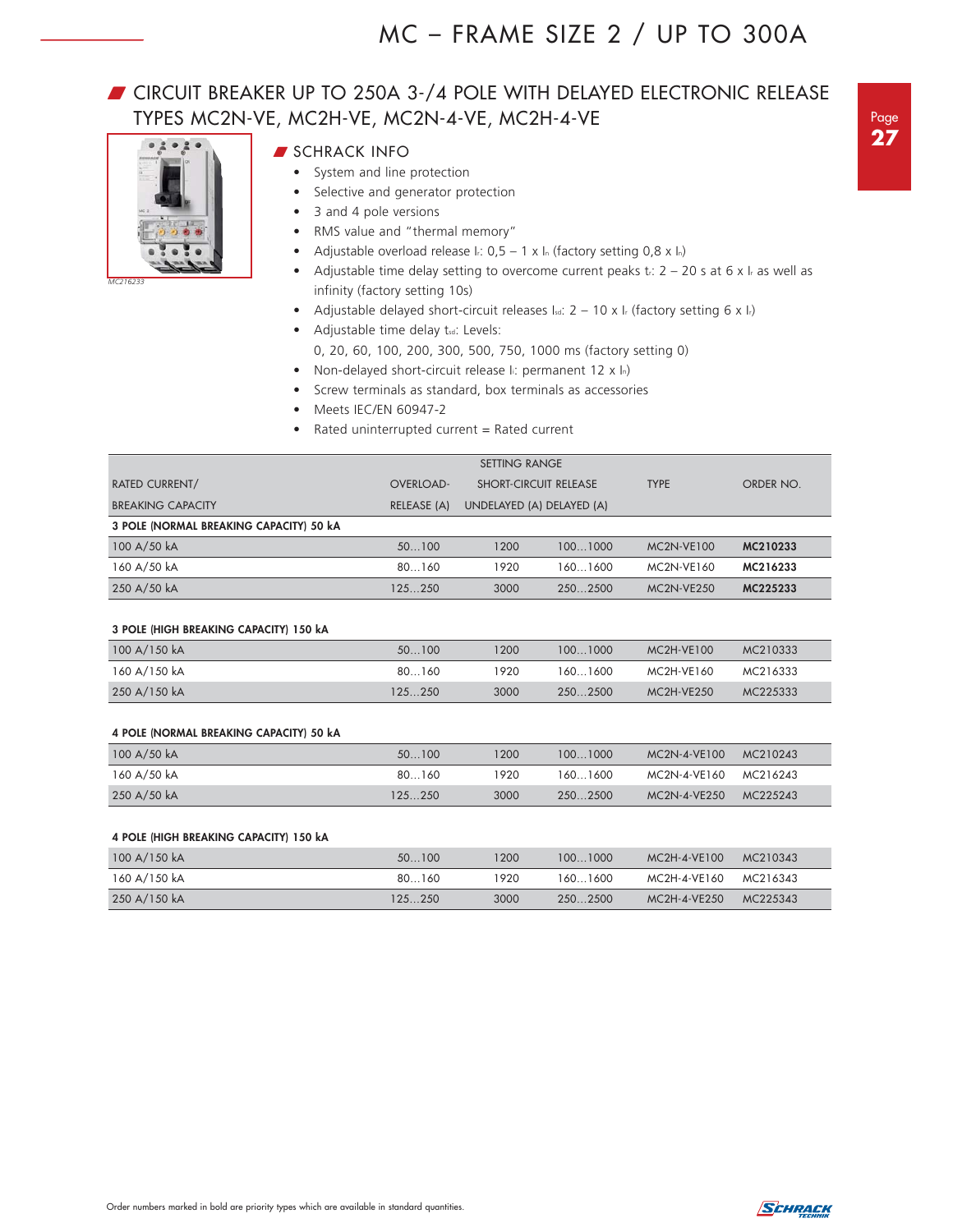## **MOTOR PROTECTION, 3 POLE UP TO 220A WITH ELECTRONIC RELEASE** TYPES MC2N-ME, MC2H-ME



## **SCHRACK INFO**

- Adjustable overload release  $I: 0, 5 1 \times I$ <sub>n</sub> (factory setting 0,8 x ln)
- Adjustable short-circuit release I:  $2 14 \times I_n$  (factory setting 12 x In)
- Adjustable time delay setting to overcome current peaks  $t_i$ : 2 20 s at 6 x  $I_i$ , as well as infinity (without overload release), (factory setting 10 s)
- RMS value and "thermal memory"
- Phase sensitivity
- Screw terminals as standard, box terminals as accessories
- Meets IEC/EN 60947-4 and IEC/EN 60947-2
- Meet all requirements of ultilization category AC3 at 400 VAC

|                                         | <b>SETTING RANGE</b> |                              |                  |                       |                                    |           |
|-----------------------------------------|----------------------|------------------------------|------------------|-----------------------|------------------------------------|-----------|
| NOMINAL CURRENT/                        |                      | POWER RATING AC3 CURRENT AC3 | <b>OVERLOAD-</b> | <b>SHORT CIRCUIT-</b> | <b>TYPE</b>                        | ORDER NO. |
| <b>BREAKING CAPACITY</b>                | kW                   | A                            | RELEASE (A)      | RELEASE (A)           |                                    |           |
| 3 POLE (NORMAL BREAKING CAPACITY) 50 kA |                      |                              |                  |                       |                                    |           |
| 90 A/50 kA                              | 45                   | 81                           | 4590             | 901260                | MC <sub>2N</sub> -ME <sub>90</sub> | MC290237  |
| 140 A/50 kA                             | 75                   | 134                          | 70140            | 1401960               | $MC2N-ME140$                       | MC214237  |
| 220 A/50 kA                             | 110                  | 196                          | 110220           | 220.3080              | $MC2N-ME220$                       | MC222237  |

#### **3 POLE (HIGH BREAKING CAPACITY) 100 kA**

| 90 A/100 kA  | 45   | 81  | 4590   | 901260   | MC <sub>2H</sub> -ME <sub>90</sub> | MC290337 |
|--------------|------|-----|--------|----------|------------------------------------|----------|
| 140 A/100 kA |      | 134 | 70140  | 1401960  | MC2H-ME140                         | MC214337 |
| 220 A/100 kA | l 10 | 196 | 110220 | 220.3080 | $MC2H-ME220$                       | MC222337 |

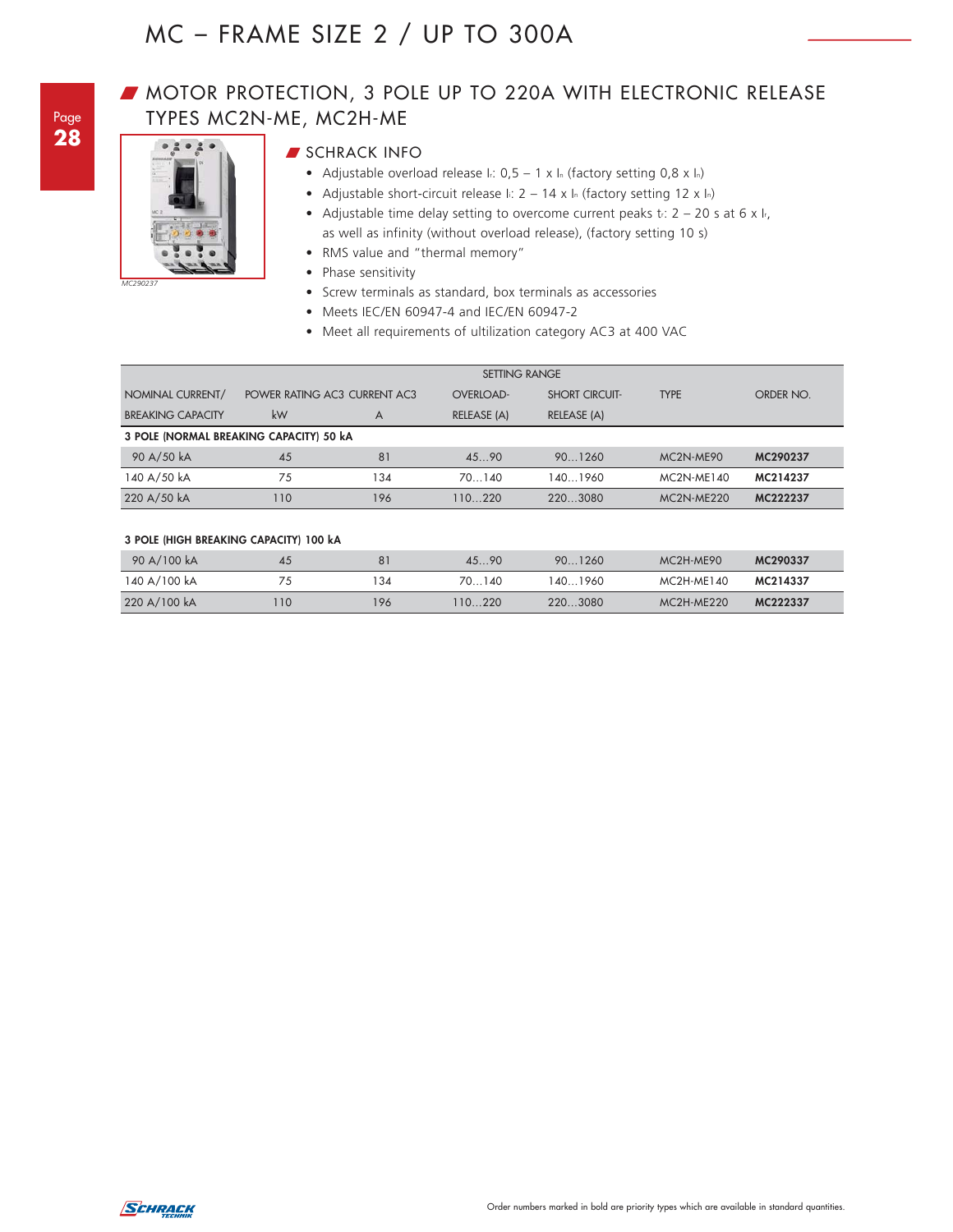## SWITCH DISCONNECTOR UP TO 250A TYPES MC2-PN, MC2-PN-4, MC2-N, MC2-N-4



*MC216233*

- **SCHRACK INFO**
- 3- and 4-pole versions
	- Rated uninterrupted current up to 250A
	- Switch disconnector, MC2-PN type, two switch positions 0/I, cannot be tripped remotely
	- Switch disconnector MC2-N, with trip setting "0"; "+"; "I", can be tripped remotely with undervoltage/shunt release
	- Screw terminals as standard, box terminals as accessories
	- Remote trip MC2-N can also be combined with remote operator MC-XR
	- Main switch characteristics including positive drive according to IEC/EN 60204 & VDE 0113
	- Isolating characteristics according to IEC/EN 60947-3 and VDE 0660. Protection against accidental contact accord. to VDE 0160 Part 100
	- Meets IEC/EN 60947-2
	- Rated uninterrupted current = Rated current
	- Rated short-circuit breaking capacity values:  $I_{cm}$  5,5kA
	- Rated short-time withstand current:  $I_{cw}$  3,5kA

| RATED UNINTERRUPTED CURRENT       | MAX. BACK-UP FUSE (gL)        | <b>TYPE</b>  | ORDER NO. |
|-----------------------------------|-------------------------------|--------------|-----------|
|                                   | FOR SWITCH DISCONNECTOR (AqL) |              |           |
| 3 POLE CANNOT BE TRIPPED REMOTELY |                               |              |           |
| 160 A                             | 250                           | $MC2-PN-160$ | MC216034  |
| 200 A                             | 250                           | MC2-PN-200   | MC220034  |
| 250 A                             | 250                           | $MC2-PN-250$ | MC225034  |

#### **4 POLE CANNOT BE TRIPPED REMOTELY**

| 160A  | 250 | MC2-PN-4-160 MC216044 |  |
|-------|-----|-----------------------|--|
| 200 A | 250 | MC2-PN-4-200 MC220044 |  |
| 250 A | 250 | MC2-PN-4-250 MC225044 |  |

#### **3 POLE CAN BE TRIPPED REMOTELY**

| 160A  | 250 | MC2-N-160   | MC216035 |
|-------|-----|-------------|----------|
| 200 A | 250 | MC2-N-200   | MC220035 |
| 250 A | 250 | $MC2-N-250$ | MC225035 |

#### **4 POLE CAN BE TRIPPED REMOTELY**

| 160 A | 250 | MC2-N-4-160 | MC216045 |
|-------|-----|-------------|----------|
| 200 A | 250 | MC2-N-4-200 | MC220045 |
| 250 A | 250 | MC2-N-4-250 | MC225045 |

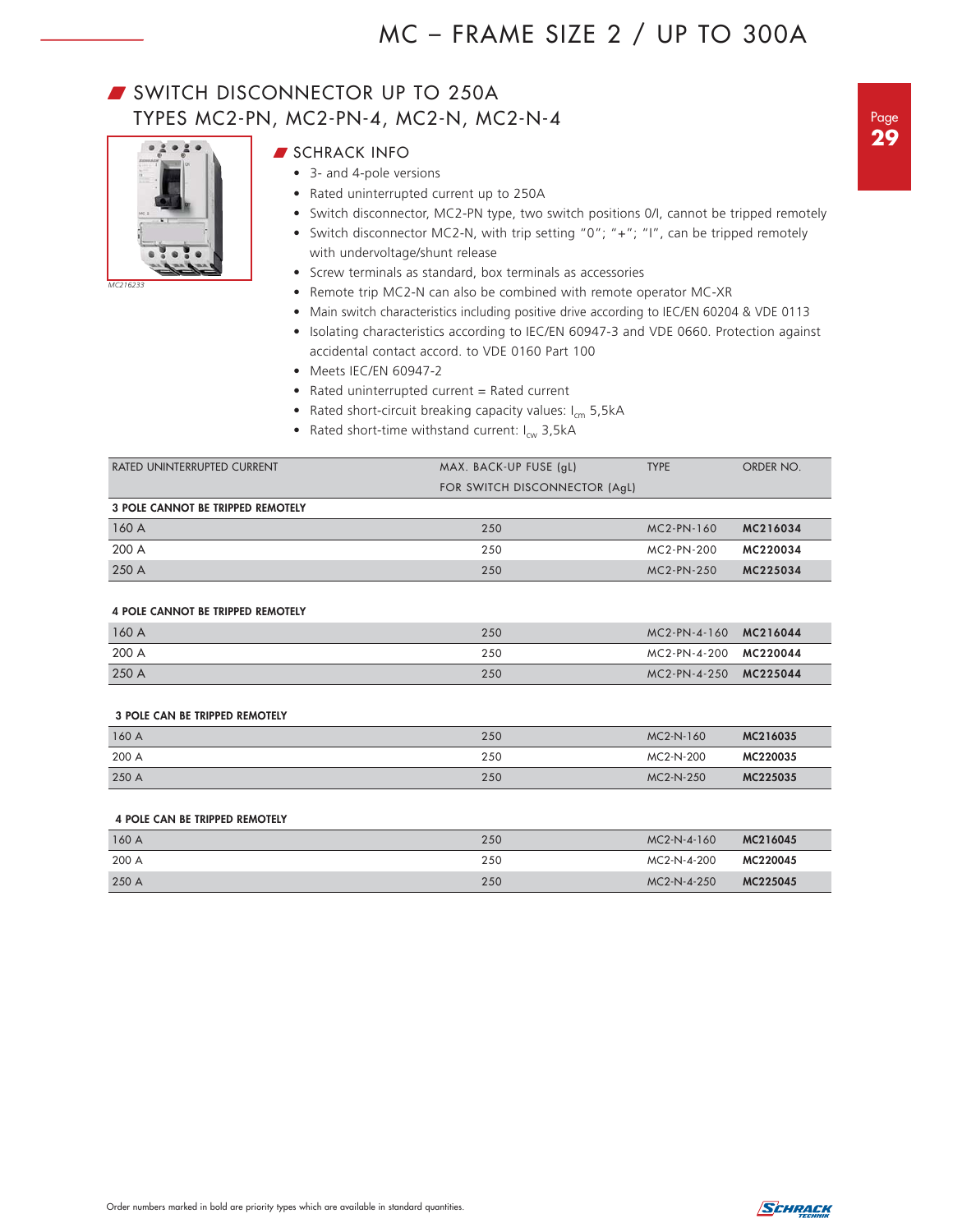Page **30**

## RESIDUAL CURRENT (RCD) RELEASE UP TO 250A TYPES MC2-4-XFI, MC2-4-XFIA



## **SCHRACK INFO**

- Direct mounting on 4 pole MC2 circuit breaker and MC2-N switch disconnector
- Type MC2-4-XFI pulse current sensitive accord. to core-balance principle
- Specifications to IEC/EN 60947-2
- Bottom mounting up to 250 A

*MC296720*

## $\blacksquare$  TECHNICAL DATA

- Independent of mains- and auxiliary voltage,  $U_e = 280$  V 690 V 50/60 Hz
- Auxiliary contact: 1 N/O, 1 N/C reset via reset feature
- Type XFI(A)30: Rated fault current IΔ<sup>n</sup> = 0,03 A, suitable for human protection to Annex B of IEC/EN 60947-2 and VDE 664 Parts 2 and 3
- Type XFI: Rated fault current  $I_{\Delta n} = 0,1-0,3-1-3$  A, Type XFIA: Rated fault current  $I_{\Delta n} = 0,1-0,3-1$  A, time-delay tv =  $60 - 150 - 300 - 450$  ms,
- AC/DC current sensitivity accord. to core-balance principle (0–100 kHz)
- Internal supply voltage  $U_e = 50-400$  V
- Note that response threshold is dependent on frequency! (See Frequency response charcteristic curve, Page 245).

| <b>DESCRIPTION</b>                                 | <b>TYPE</b> | ORDER NO.  |
|----------------------------------------------------|-------------|------------|
| 4 POLE BOTTOM MOUNTING PULSE-CURRENT SENSITIVE     |             |            |
| FI-human protection 30 mA $I_{\Delta n}$ for MC2-4 | MC2-4-XFI30 | MC296719V2 |
| FL0.1-3 A $\ln$ for MC2-4                          | $MC2-4-XFI$ | MC296720V2 |

#### **4 POLE BOTTOM MOUNTING AC/DC CURRENT SENSITIVITY**

| FI-human protection 30 mA $\ln$ for MC2-4 | $MC2 - 4 - XFIA30$ | MC292345V2 |
|-------------------------------------------|--------------------|------------|
| FI 0.1-1 A $\ln$ for MC2-4                | MC2-4-XFIA         | MC292346V2 |

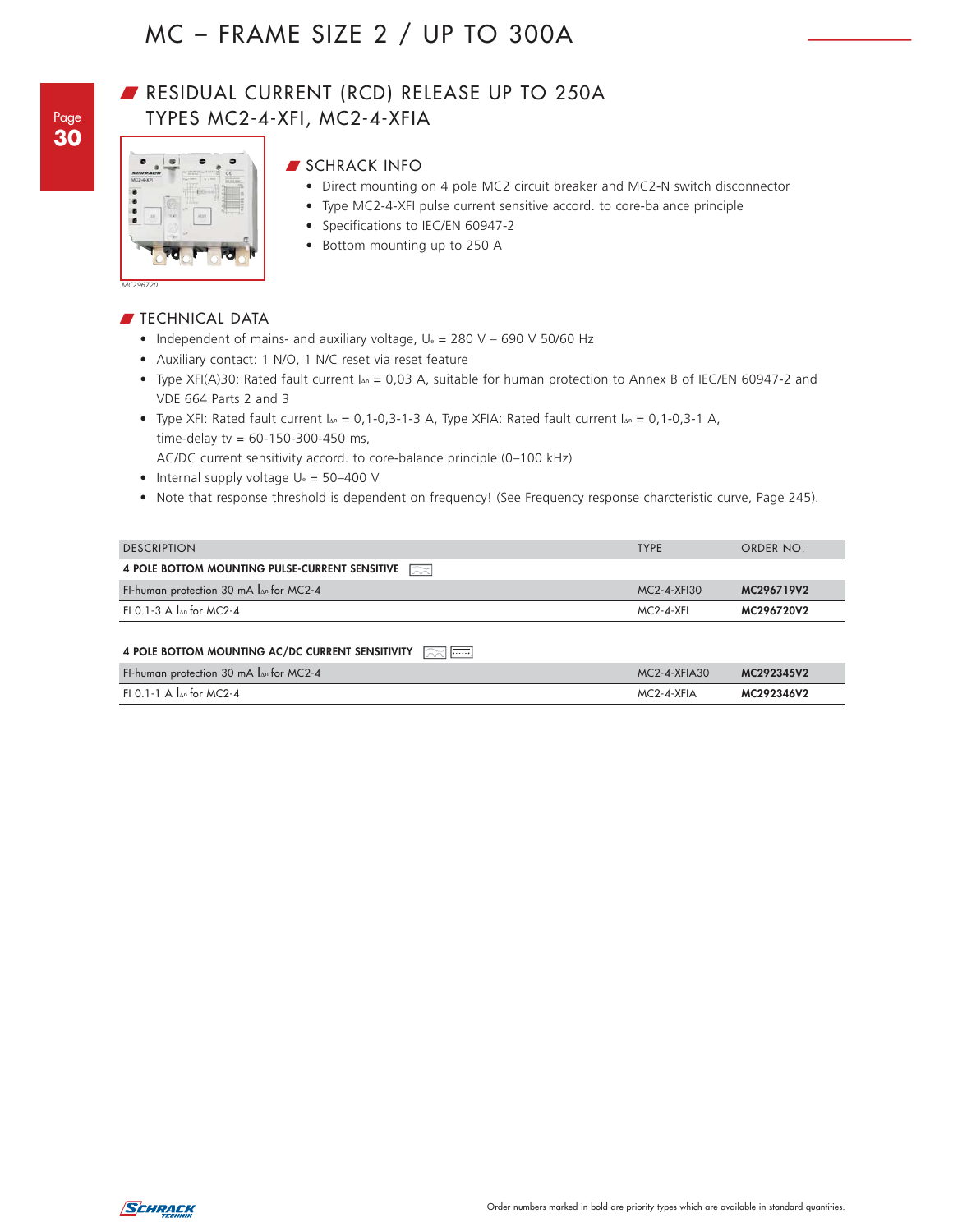## **SOCKET UND PLUG-IN MODULE FOR MC2**



#### **SCHRACK INFO**

- 3- and 4-pole versions
- For circuit breaker MC2 and switch disconnector MC2-N
- **Plug-in module only available in combination with switch**
- Socket can be ordered separately, available pre-assembled
- Order control circuit plug unit separately

#### $\blacksquare$  TECHNICAL DATA

• In max. at 40  $^{\circ}$ C: 230A MC2

250A MC2-E (electronic release)

| <b>DESCRIPTION</b> | <b>TYPE</b> | ORDER NO. |
|--------------------|-------------|-----------|
| <b>SOCKET</b>      |             |           |
| Socket, 3 pole     | MC2-XSVS    | MC296699  |
| Socket, 4 pole     | MC2-4-XSVS  | MC296700  |
|                    |             |           |

#### **PLUG-IN MODULE**

| Plug-in module, 3 pole (add an S to end of switch part number if supplied with switch) |  |
|----------------------------------------------------------------------------------------|--|
| Plug-in module, 4 pole (add an S to end of switch part number if supplied with switch) |  |

#### **ACCESSORIES FOR PLUG-IN STYLE ASSEMBLY MC2/MC2-N**

| Control circuit unit for auxiliary contacts, undervoltage-/shunt release | MC2-XSVHI | MC296705 |
|--------------------------------------------------------------------------|-----------|----------|
| Control circuit unit for remote operator                                 | MC2-XSVR  | MC296706 |

## W STANDARD AUXILIARY CONTACT / TRIP-INDICATING AUXILIARY CONTACT TYPE M22

**1.X3**

**1.X4**

**1.X1**

**1.X2**





## **SCHRACK INFO**

- Breaking with the main contacts, used for indicating and interlocking tasks
- General trip indication "+" with trip due to voltage release, overload release or short-circuit-release

#### $\blacksquare$  TECHNICAL DATA

Breaking capacity: AC15: 4 A / 230 VAC DC13: 3 A / 24 VDC DC13: 0,3 A / 220 VDC

## **TIPS & TRICKS**

The trip-indicating auxiliary contact is the same contact as the standard auxiliary contact. It derives its function from where it is installed (alarm contact on left).

Maximum component installation with auxillary contacts: 1 x Standard auxiliary contact (HIN) M22-K.

1 x Trip-indicating contact (HIA) M22-CK.

| <b>DESCRIPTION</b>                            | <b>TYPE</b> | ORDER NO. |
|-----------------------------------------------|-------------|-----------|
| 1 NO contact with screw terminals             | M22-K10     | MM216376  |
| 1 NC contact with screw terminals             | M22-K01     | MM216378  |
| 2 NO contacts with cage clamp terminals       | M22-CK20    | MM107898  |
| 2 NC contacts with cage clamp terminals       | M22-CK02    | MM107899  |
| 1 NO + 1 NC contact with cage clamp terminals | M22-CK11    | MM107940  |

Order numbers marked in bold are priority types which are available in standard quantities.

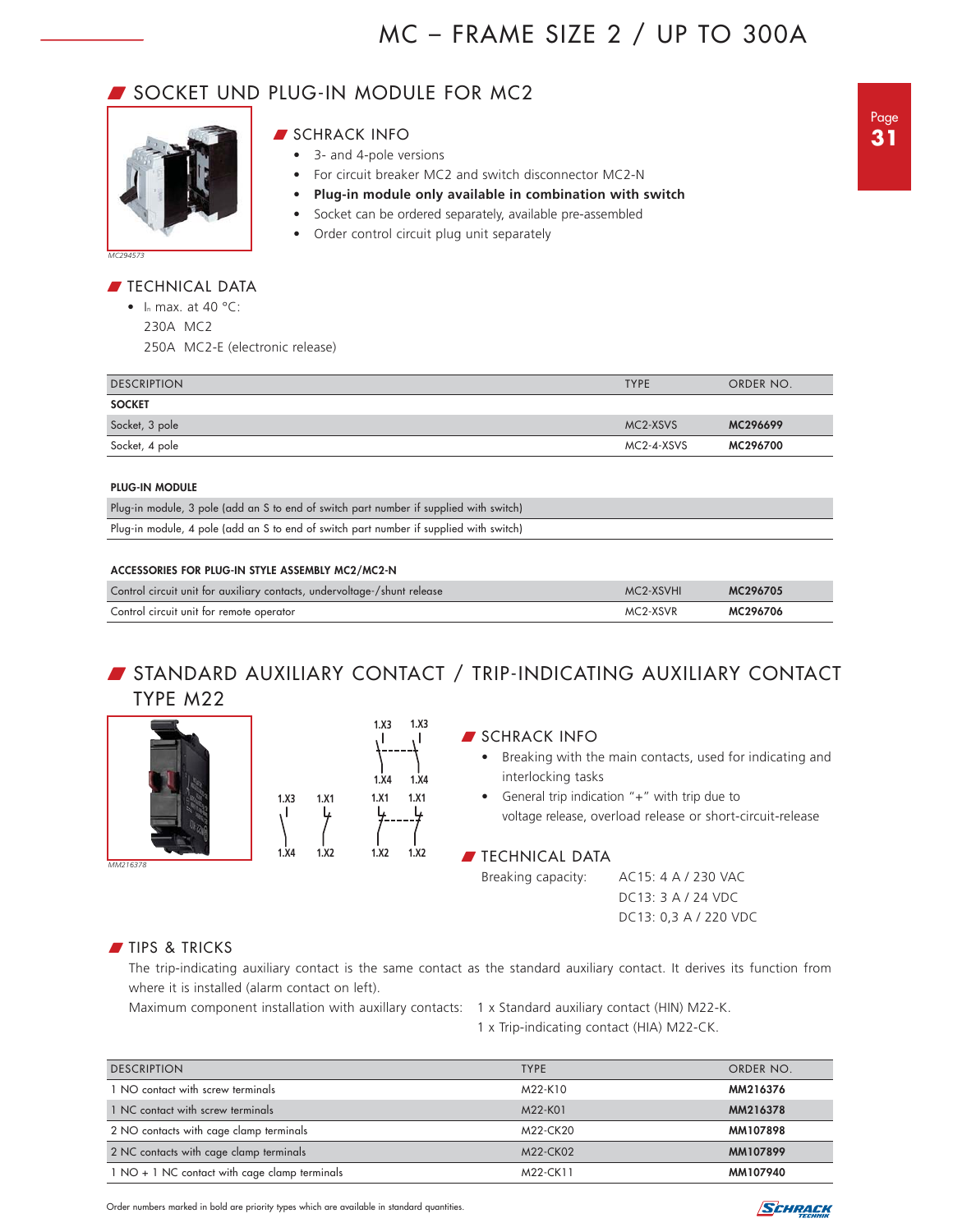

## **BEARLY-MAKE AUXILIARY CONTACT**

3.13 3.23

D23.14 3.24 3.14

TYPE MC2-XHIVL



For interlock- and load-shedding circuits as well as for early make of undervoltage release in main switch/Emergency stop applications.

## $\blacksquare$  TECHNICAL DATA

- Early-make during switch on and off (manual switch): approx. 20 ms
- Not in connection with undervoltage release MC2-XU... or shunt release MC2-XA...
- Breaking capacity: AC15: 4 A / 230 VAC DC13: 3 A / 24 VDC DC13: 0,3 A / 220 VDC

## TIPS & TRICKS

 $\overline{a}$  $\overline{a}$ 

*MC299430*

Maximum component installation with auxillary contacts: 1 x early-make auxiliary contact

| <b>DESCRIPTION</b>                    | TYPE       | order no. |
|---------------------------------------|------------|-----------|
| Early-make auxiliary contact, 2 $N/O$ | MC2/3-XHIV | MC299430  |

## **WINDERVOLTAGE RELEASE** TYPES MC2-XU



#### **SCHRACK INFO**

- Non-delayed breaking of circuit breaker MC/ switch disconnector MC-N when the control voltage drops below 35 % - 70% Us.
- For use in Emergency stop devices in connection with Emergency stop buttons
- Installed in breaker
- Without auxiliary contact

### TIPS & TRICKS

When the undervoltage release is de-energized, accidental contact with the main contacts of the switch is safely prevented during attempts to switch on. Undervoltage releases cannot be installed at the same time with shunt releases or early-make auxiliary contact, type MC2-XHIV.

| <b>VOLTAGE</b> |                 | <b>TYPE</b>       | ORDER NO. |
|----------------|-----------------|-------------------|-----------|
| 24 VAC         | Screw terminals | MC2/3-XU24AC      | MC299491  |
| 24 VDC         | Screw terminals | $MC2/3-XU24DC$    | MC299509  |
| 208-240 V AC   | Screw terminals | MC2/3-XU208-240AC | MC299499  |
| 380-440 V AC   | Screw terminals | MC2/3-XU380-440AC | MC299501  |

Other voltage variants available upon request.

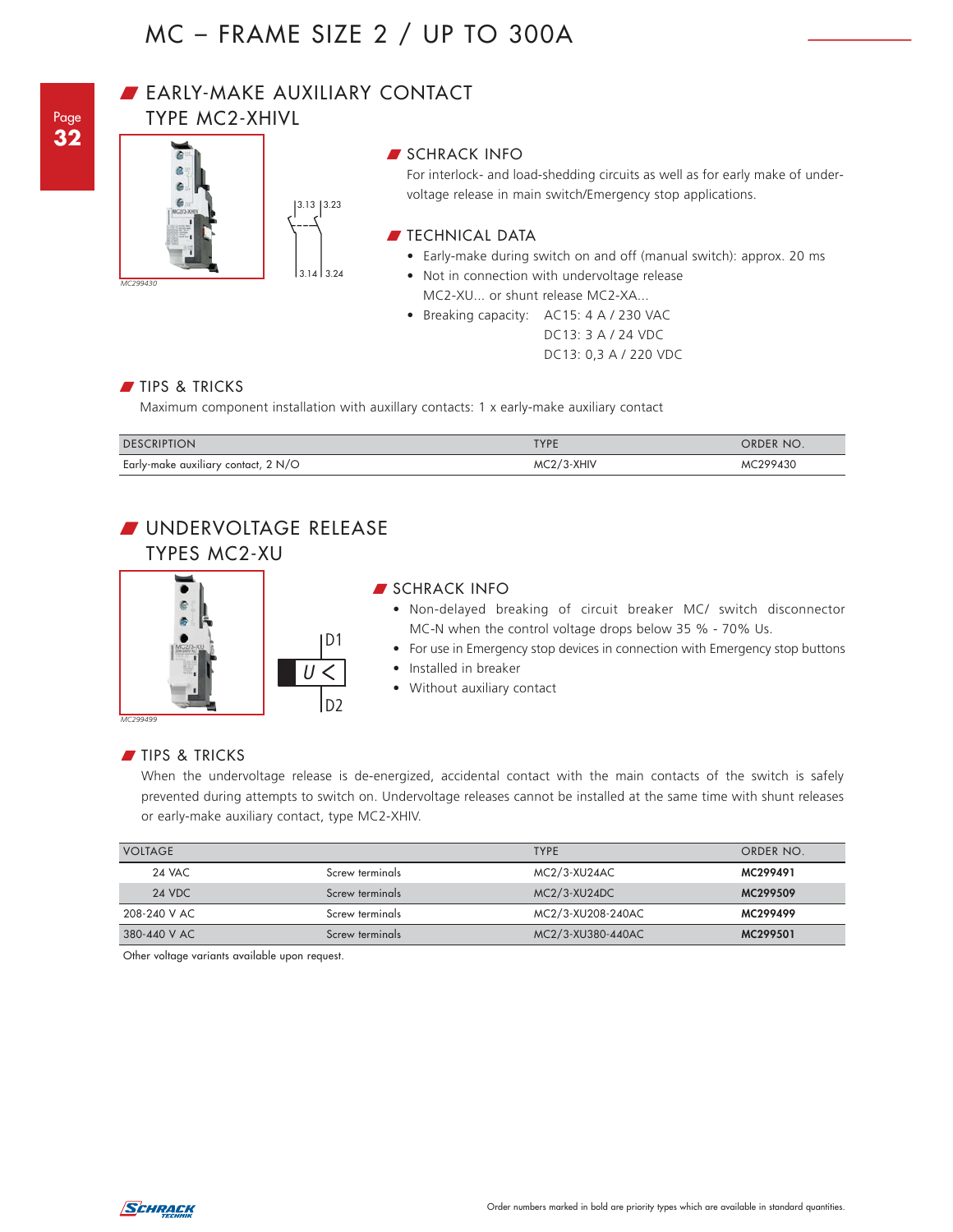## W UNDERVOLTAGE RELEASE WITH TWO EARLY-MAKE AUXILIARY CONTACTS TYPES MC2-XUHIV





### **SCHRACK INFO**

- With 2 early-make auxillary contacts
- For early-make of the undervoltage release in main switch applications and for interlock- and load-shedding circuits
- Installed in breaker
- Other voltages and connection versions available on request

#### *MC299591*

## TIPS & TRICKS

When the undervoltage release is de-energized, accidental contact with the main contacts of the switch is safely prevented during attempts to switch on. Early-make of auxillary contacts during switch on and off (20ms). Undervoltage releases cannot be installed simultaneously with shunt releases or early-make auxiliary contact, type MC2-XHIV.

| <b>VOLTAGE</b> |                 | <b>TYPE</b>     | ORDER NO. |
|----------------|-----------------|-----------------|-----------|
| 208 - 240 VAC  | screw terminals | MC2/3-XUHIV230V | MC299591  |
| 380 - 440 VAC  | screw terminals | MC2/3-XUHIV400V | MC299594  |

**D1**

**D2**

 $\overline{\overline{U}}$ 

Other voltage variants available upon request.

## W UNDERVOLTAGE RELEASE, OFF-DELAY TYPES MC-UVU, MC-XUV



**FIECHNICAL DATA** 



### **SCHRACK INFO**

- Voltage drops less than 0,07-16s do not cause MC circuit breakers or N switch disconnectors to trip.
- Cannot be installed simultaneously with early-make auxiliary contact MC2-XHIV... or shunt release MC2-XA....
- Time-delay device for separate mounting (Fastening: DIN rail or screws).
- For other operating voltages, please use a control transformer.

| <b>DESCRIPTION</b>                                   | <b>TYPF</b> | ORDER NO. |
|------------------------------------------------------|-------------|-----------|
| Time-delay unit                                      | MC-UVU      | MC190154  |
| Special undervoltage release for time-delay unit MC2 | $MC2/3-XUV$ | MC299527  |

Other voltage variants available upon request.

• Time-delay adjustable between 70 ms – 4 s

• With additional external capacitor: 30.000 μF ≥ 35 V to 8 s 90.000 μF ≥ 35 V to 16 s

• 1 x special release MC2-XUV required.

Page **33**

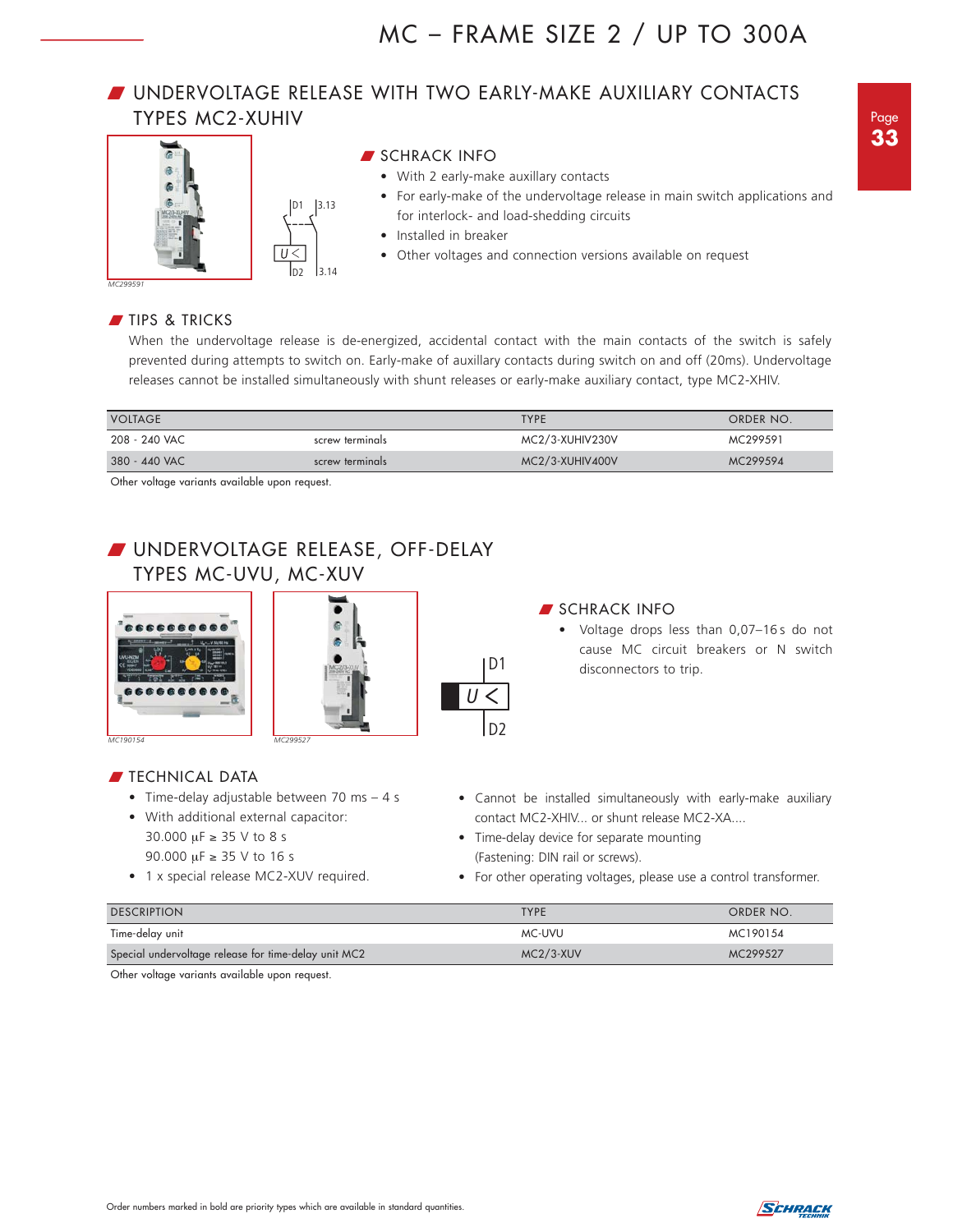

## SHUNT RELEASE TYPES MC2-XA



## SCHRACK INFO

• Without auxiliary contact

• Switches are tripped by a voltage pulse or by the application of uninterrupted voltage

## $\blacksquare$  TECHNICAL DATA

When the shunt release is energized, accidental contact with the main contacts of the switch is safely prevented during attempts to switch on. Shunt release cannot be installed simultaneously with undervoltage releases or early-make auxiliary contact MC1-XHIV.

| <b>VOLTAGE</b>   | <b>TYPE</b>      | ORDER NO. |
|------------------|------------------|-----------|
| 24 VAC/DC        | MC2/3-XA24AC/DC  | MC299754  |
| 110 VAC/DC       | MC2/3-XA110AC/DC | MC299760  |
| 208 - 250 VAC/DC | MC2/3-XA230AC/DC | MC299763  |

Other voltage variants available upon request.

## REMOTE OPERATOR FOR MC2



## SCHRACK INFO

75

н1 $\otimes$ 

- Remote operator can be combined with circuit breaker MC and switch disconnector MC-N, but not with switch disconnector MC-PN.
- Do not deactivate switch simultaneously via remote control and trip via undervoltage/ shunt release.
- 1 standard auxiliary contact M22... necessary (included).

### **FECHNICAL DATA**

- On/Off breaking and reset by means of 2-wire or 3 wire control.
- Can be synchronized
- Breaking time On: ≤ 60 ms
- Local manual breaking possible

**CIRCUIT DIAGRAMS** 



## BREAKING CYCLE



## • Pause between Off and On: 3 secs. Command is ignored

• Function of Terminal 75: Ready for activation signal when the cover is closed and not locked. AC-15: 2 A/400 V, DC-13: 0,2 A/220 V

#### 0 position after the switch has tripped via **Schalterauslösung über Ausgelöst-Hilfskontakt auxiliary contact**70 71 72 74 75 N (L1–, L2) L1  $(L1+)$ **PHA** i H1 0터-+-1

**Impulskontaktgabe mit automatischer 3-wire control with automatic return to** 

| <b>VOLTAGE</b>                                       | <b>TYPF</b>      | ORDER NO. |
|------------------------------------------------------|------------------|-----------|
| 208 - 240 V AC for synchronisation and interlock     | MC2-XR208-240AC  | MC299832  |
| 208 - 240 V AC not for synchronisation and interlock | MC2-XRD208-240AC | MC299833  |
| Extra cover for 4-pole switches                      | MC2-XAVPR        | MC296677  |

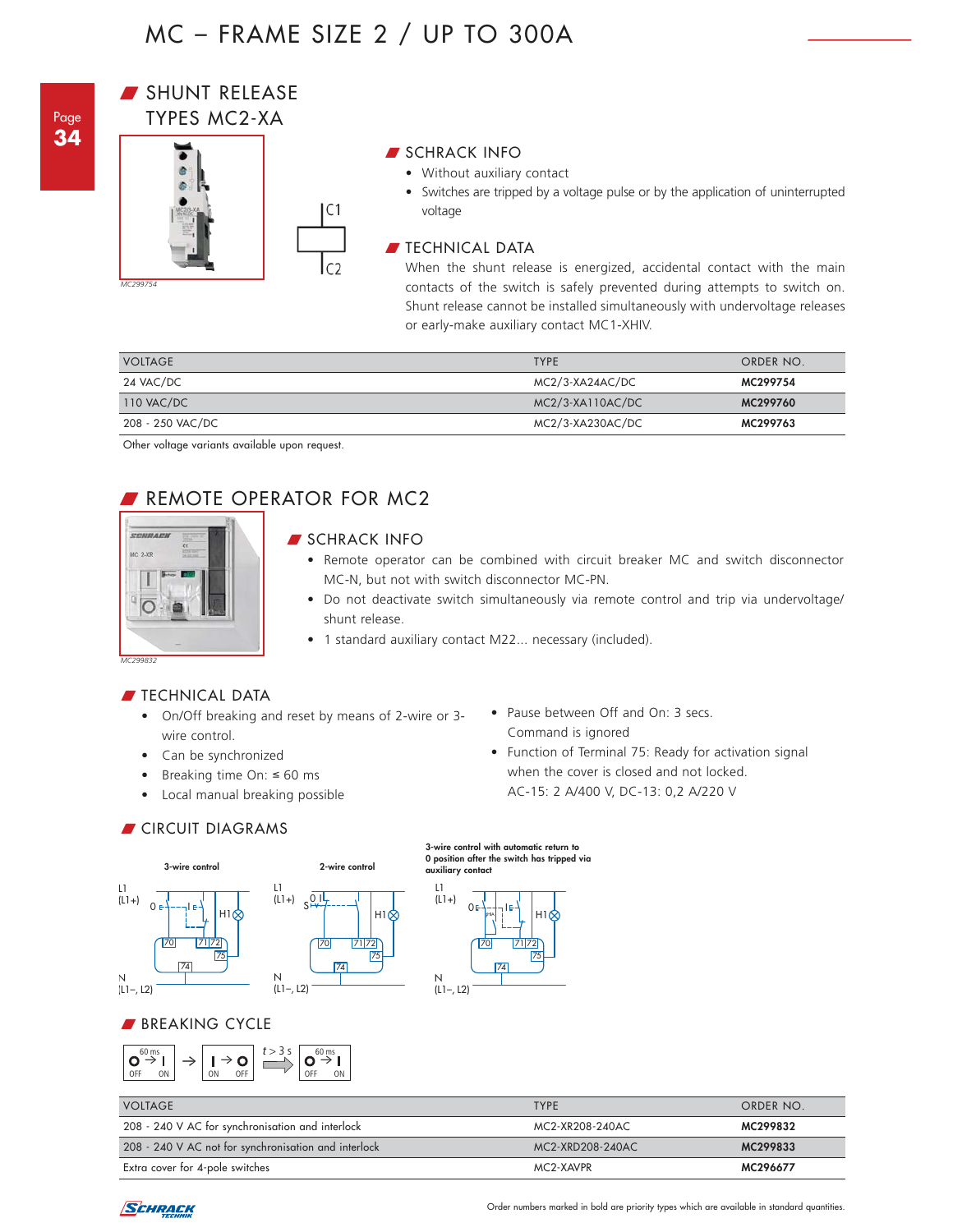## **WECHANICAL INTERLOCK FOR (DOOR COUPLING) ROTARY HANDLES FOR MC2**



### **SCHRACK INFO**

**Rotary handle on switch or door coupling rotary handle additionally required.** Cannot be combined with remote operator or door frame.

At least 2 interlocking modules are required in order to construct a mechanical interlocking circuit. See Page 142 for possible combinations and variations of interlocking circuits. Bowden cable to be ordered separately.

| <b>DESCRIPTION</b>   | <b>TYPE</b> | ORDER NO. |
|----------------------|-------------|-----------|
| Mechanical interlock | MC2-XMV     | MC291582  |
| Bowden cable 225 mm  | MC-XBZ225   | MC191585  |
| Bowden cable 600 mm  | MC-XBZ600   | MC191586  |
| Bowden cable 1000 mm | MC-XBZ1000  | MC191587  |

## **MECHANICAL INTERLOCK WITH REMOTE OPERATOR FOR MC2**





## **SCHRACK INFO**

- For 2 switches of the same or next frame size side by side
- Side-by-side mounting
- Mounted on top of each other, long version
- Contains parts for 2 switches
- Remote operator also required
- For maximum breaking distance, see Page 143

## **NOTES**

Cannot be combined with rotary handles, door coupling rotary handles and early-make auxiliary contacts.

| <b>DESCRIPTION</b>                           | <b>TYPE</b> | ORDER NO. |
|----------------------------------------------|-------------|-----------|
| Mechanical interlock for MC2                 | MC2-XMVR    | MC294543  |
|                                              |             |           |
| Mechanical interlock for MC2 long version    | MC2-MVRL    | MC294548  |
| Mechanical interlock for MC2/3               | MC2/3-XMVR  | MC294544  |
| Mechanical interlock for MC2/3, long version | MC2/3-XMVRL | MC294549  |

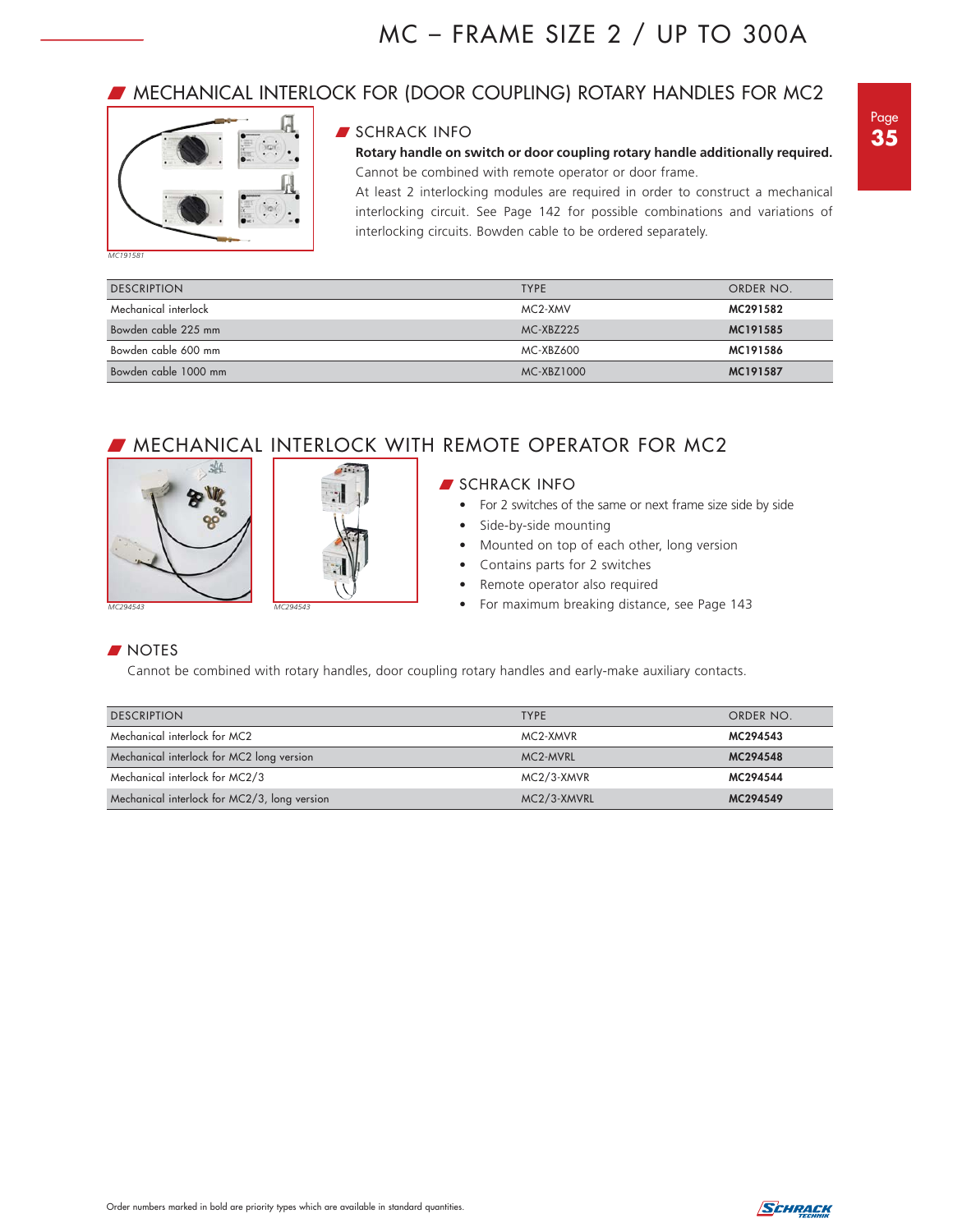

## ROTARY HANDLES DIRECTLY ON SWITCH FOR MC2



## **SCHRACK INFO**

- Complete with rotary drive
- Can also be combined with door frame

*MC290127*

 $\blacksquare$  TECHNICAL DATA Available in the following versions: **Type MC.-XDV** Lockable in the "0" position (up to three padlocks), black/grey **Type MC.-XDVR** Lockable in the "0" position (up to three padlocks), Emergency stop red/yellow **Type MC.-XDTV** Lockable in the "0" position on handle, modification also available in "1" position, black/grey **Type MC.-XDTVR** Lockable in "0" position, Emergency Stop red/yellow

Version comes with door interlock:

- Door frame supplied with door interlock
- Rotary handle can be rotated 90° for switches mounted horizontally
- In the ON position, can be defeated from the outside using a 1 mm pin
- Cannot be defeated in the locked OFF and ON positions
- Door can be opened in OFF
- Can only be switched on when door closed

| <b>DESCRIPTION</b>                                                             | <b>TYPE</b> | ORDER NO. |
|--------------------------------------------------------------------------------|-------------|-----------|
| Lockable rotary handle for MC2, black/grey                                     | MC2-XDV     | MC290127  |
| Lockable rotary handle for MC2, Emergency stop red/yellow                      | MC2-XDVR    | MC290137  |
| Rotary handle for MC2 with door interlock, lockable, black/grey                | MC2-XDTV    | MC290133  |
| Rotary handle for MC2 with door interlock, lockable, Emergency stop red/yellow | MC2-XDTVR   | MC290144  |

## **MAIN-SWITCH-SET FOR MC2**

#### W SCHRACK INFO

Set includes:

- Door coupling rotary handle (page 37)
- Extension shaft -XV4 (page 37)
- Frontside warning plate
- Sticker with warning symbol "lightning"

| <b>DESCRIPTION</b>                                                     | <b>TYPF</b> | ORDER NO. |
|------------------------------------------------------------------------|-------------|-----------|
| Main-switch-set for MC2 with door interlock, black/grey                | MC2-XHB     | MC296627  |
| Main-switch-set for MC2 with door interlock, Emergency stop red/yellow | MC2-XHBR    | MC296633  |

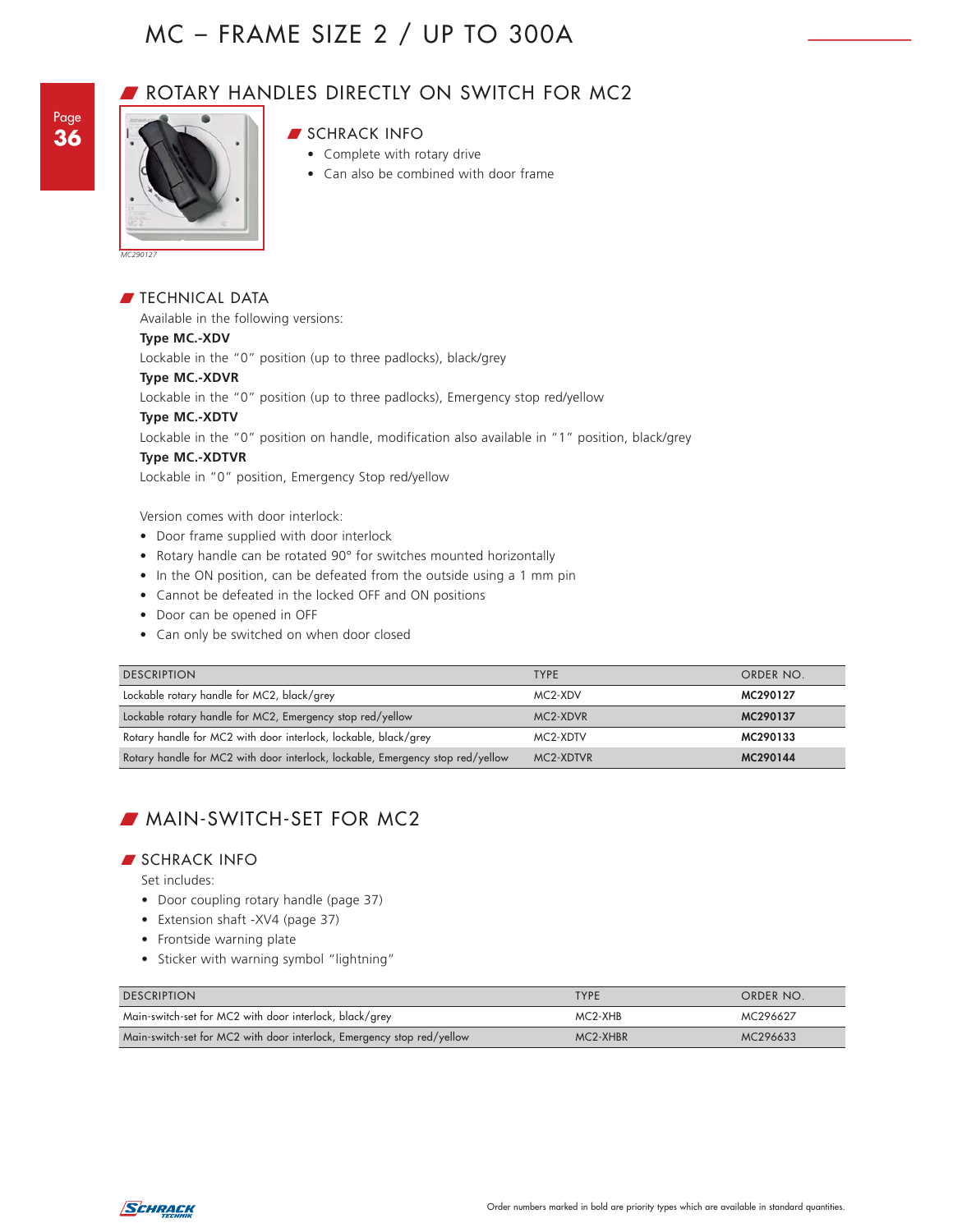## **DOOR COUPLING ROTARY HANDLE FOR MC2**







## **SCHRACK INFO**

- Complete unit includes rotary drive and coupling parts
- Degree of Protection IP66
- Rotary handle can be rotated 90° for horizontally-mounted switches
- Cannot be defeated in the locked OFF and ON positions
- Can be modified when in the unlocked ON position, can be defeated from the outside with a screwdriver
- Door can be opened in OFF
- External warning plate/designation plate can be clipped on

### **NOTES**

• Order extension shaft separately!

### $\blacksquare$  TECHNICAL DATA

Available in the following versions:

#### **Type MC.-XTVD**

Lockable in the "0" position on handle with up to three padlocks, with door interlock, black/grey

#### **Type MC.-XTVDV**

Lockable in the "0" position on handle and switch, with up to three padlocks, with door interlock, black/grey

#### **Type MC.-XTVDVR**

Lockable in the "0" position on handle and switch with up to three padlocks, with door interlock, Emergency stop red/yellow

| <b>DESCRIPTION</b>                                                                           | <b>TYPF</b> | ORDER NO. |
|----------------------------------------------------------------------------------------------|-------------|-----------|
| Door coupling rotary handle for MC2 with door interlock, lockable, black/grey                | MC2-XTVD    | MC290168  |
| Door coupling rotary handle for MC2 with door interlock, lockable, "0", "1", black/grey      | MC2-XTVDV   | MC290174  |
| Door coupling rotary handle for MC2 with door interlock, lockable, Emergency stop red/yellow | MC2-XTVDVR  | MC290180  |

## **EXTENSION SHAFT FOR MC2**

#### **SCHRACK INFO**

- for maximum cabinet depths of 400 or 600 mm
- Can be cut to required length

*MC190191*

| <b>DESCRIPTION</b>                  | CABINET DEPTH | <b>TYPE</b>  | ORDER NO. |
|-------------------------------------|---------------|--------------|-----------|
| Extension shaft for MC2 max. 400 mm | $max.$ 400 mm | MC1/2-XV4    | MC191232  |
| Extension shaft for MC2 max, 600 mm | $max. 600$ mm | $MC1/2$ -XV6 | MC190191  |

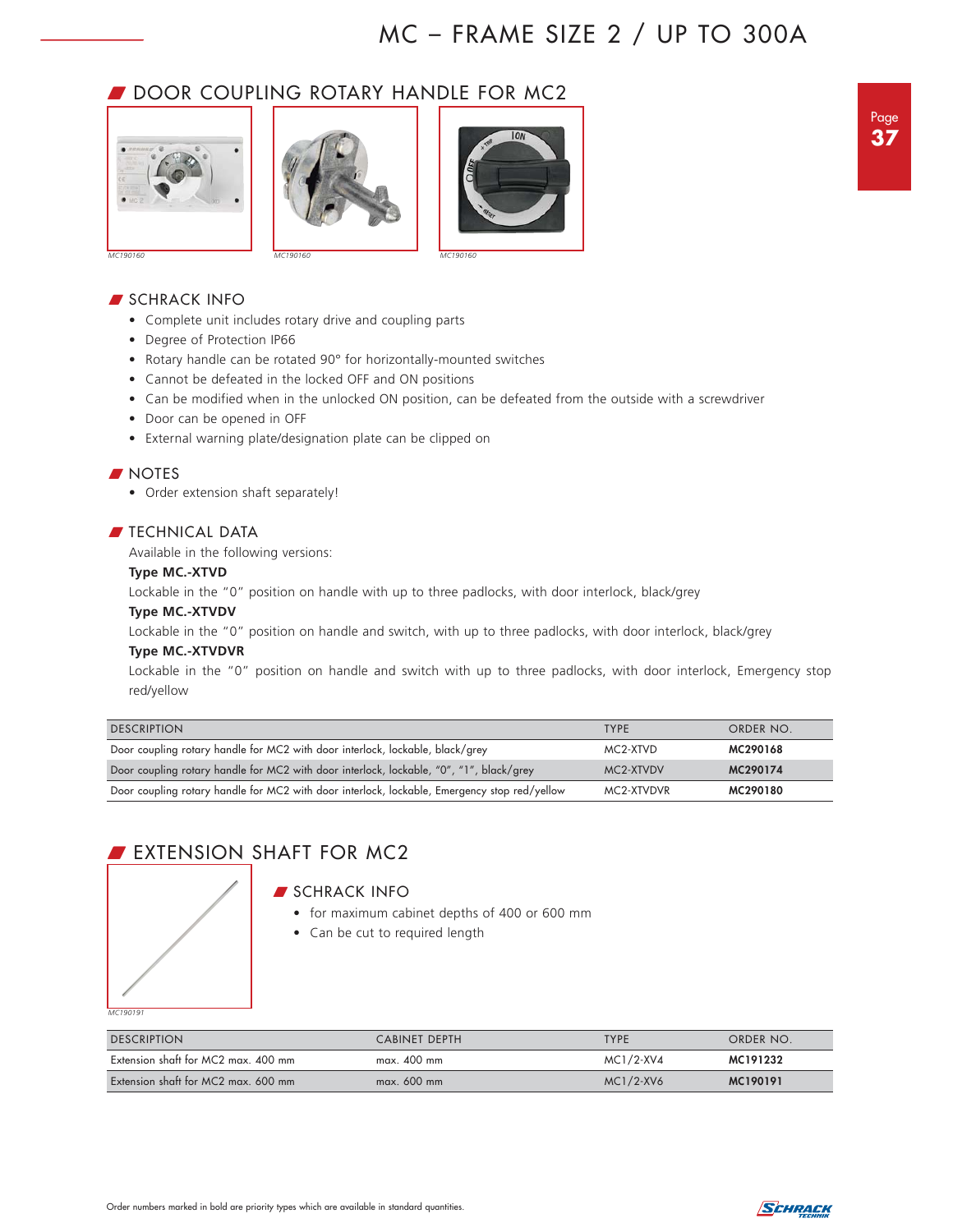## **BOX TERMINALS FOR MC2**





## W SCHRACK INFO

- Conversion kit for switches with screw connection
- Contains parts for one switch side
- Installed within the switch housing
- Use cover plate MC2-XKSA
- Terminal capacities:
	- Copper lines  $1 \times 4 185$  mm<sup>2</sup>

| ₽<br>18<br>MC292240                                  | • Contains parts for one switch side<br>• Installed within the switch housing<br>• Use cover plate MC2-XKSA<br>• Terminal capacities:<br>Copper lines $1 \times 4 - 185$ mm <sup>2</sup><br>Copper cables $2 \times 4 - 70$ mm <sup>2</sup> |           |
|------------------------------------------------------|---------------------------------------------------------------------------------------------------------------------------------------------------------------------------------------------------------------------------------------------|-----------|
| <b>DESCRIPTION</b>                                   | <b>TYPE</b>                                                                                                                                                                                                                                 | ORDER NO. |
| Box terminal up to 160 A (contains 3 pcs.) for MC2   | MC2-160-XKC                                                                                                                                                                                                                                 | MC292240  |
| Box terminal up to 250 A (contains 3 pcs.) for MC2   | <b>MC2-250-XKC</b>                                                                                                                                                                                                                          | MC292244  |
| Box terminal up to 160 A (contains 4 pcs.) for MC2-4 | MC2-4-160-XKC                                                                                                                                                                                                                               | MC296755  |
| Box terminal up to 250 A (contains 4 pcs.) for MC2-4 | MC2-4-250-XKC                                                                                                                                                                                                                               | MC296756  |

## SCREW CONNECTION FOR MC2

## **SCHRACK INFO**

- Standard connection for all MC2, MC2-PN and MC2-N switches
- Conversion kit for switches with box terminal
- Installed inside switch housing
- Contains parts for one switch side located at top or bottom 3- or 4 pole switches (inlay hex nuts and screws M8)
- Terminal capacities: Copper cable lug  $1 \times 4 - 185$  mm<sup>2</sup>,  $2 \times 4 - 70$  mm<sup>2</sup> Aluminium cable lug  $1 \times 10 - 50$  mm<sup>2</sup>,  $2 \times 10 - 50$  mm<sup>2</sup>
- Use special cable lugs (page 40)



| <b>DESCRIPTION</b>                 | <b>TYPF</b>     | ORDER NO. |
|------------------------------------|-----------------|-----------|
| Screw connection, 3 pole for MC2   | MC2-XKS         | MC290030  |
| Screw connection, 4 pole for MC2-4 | $MC2 - 4 - XKS$ | MC296750  |

## W TUNNEL TERMINAL FOR MC2





### **SCHRACK INFO**

- Contains parts for one switch side, top or bottom
- Comes with terminal for control circuit cabling as standard for 1 x  $0.75 - 2.5$  mm<sup>2</sup> or 2 x 0.75 - 1.5 mm<sup>2</sup>
- Terminal capacities: Copper cable, Aluminium cable 1 x 16 - 185 mm<sup>2</sup>
- Installed outside switch housing
- Terminal cover MC2-XKSA included

## $\blacksquare$  TECHNICAL DATA

- For copper and aluminium cables, as ordered, up to 240 mm<sup>2</sup>
- Terminal cover included
- Stranded round conductor / stranded sector-shaped conductor

| <b>DESCRIPTION</b>                                               | <b>TYPF</b> | ORDER NO. |
|------------------------------------------------------------------|-------------|-----------|
| Tunnel terminal 185 mm <sup>2</sup> , 3 pcs. included, for MC2   | MC2-XKA     | MC291457  |
| Tunnel terminal 185 mm <sup>2</sup> , 4 pcs. included, for MC2-4 | $MC2-4-XKA$ | MC291458  |



#### Order numbers marked in bold are priority types which are available in standard quantities.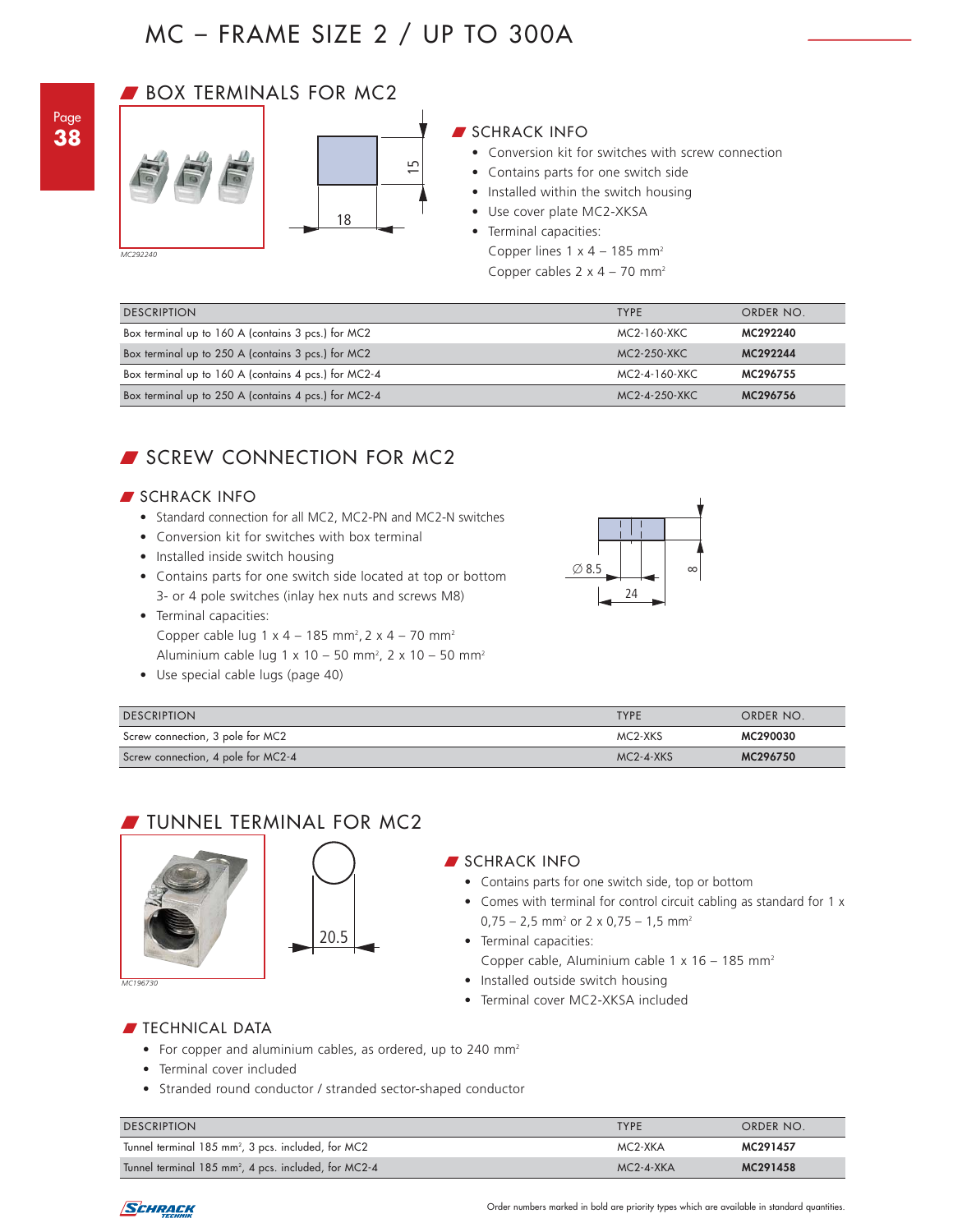## REAR CONNECTION FOR MC2



## **SCHRACK INFO**

- Contains parts for one switch side, top or bottom
- Terminal capacities:
	- Copper cable lug 1 x 4 185 mm<sup>2</sup>, 2 x 4 70 mm<sup>2</sup>
	- Aluminium cable lug 1 x 10 50 mm<sup>2</sup>, 2 x 10 50 mm<sup>2</sup>

*MC296765*

| <b>DESCRIPTION</b>            | <b>TYPF</b> | ORDER NO. |
|-------------------------------|-------------|-----------|
| Rear connection, 3 pole MC2   | MC2-XKR     | MC296765  |
| Rear connection, 4 pole MC2-4 | $MC2-4-XKR$ | MC296768  |

## CONTROL CIRCUIT TERMINAL FOR MC2

# *MC196739*

## SCHRACK INFO

- Contains parts for two terminals located at top or bottom for 3/ 4 pole switches
- Included with tunnel terminal
- Degree of protection IP1X
- Terminal capacities:
	- Screw connection 1 x 0,75 2,5 mm<sup>2</sup>, 2 x 0,75 1,5 mm<sup>2</sup> Box terminal 1 x 0,75 – 2,5mm<sup>2</sup>, 2 x 0,75 – 1,5 mm<sup>2</sup>

| <b>DESCRIPTION</b>                                | <b>TYPF</b> | ORDER NO. |
|---------------------------------------------------|-------------|-----------|
| Control circuit terminal for box terminal MC2     | MC2-XSTK    | MC196739  |
| Control circuit terminal for screw connection MC2 | MC2-XSTS    | MC290156  |

## **FILMINAL COVER FOR MC2**



## **SCHRACK INFO**

- Protection against accidental contact when using cable lugs, rails or tunnel terminals
- Contains parts for one switch side located at top or bottom 3- or 4 pole switches
- Degree of protection IP4X front, side and rear, IP1X on the connection side when using insulated conductor material

| <b>DESCRIPTION</b>               | <b>TYPE</b>      | ORDER NO. |
|----------------------------------|------------------|-----------|
| Terminal cover, 3 pole for MC2   | MC2-XKSA         | MC290038  |
| Terminal cover, 4 pole for MC2-4 | $MC2 - 4 - XKSA$ | MC296770  |

## **PHASE SEPARATOR PLATES FOR MC2**



*MC2-XKP*

| <b>DESCRIPTION</b>                     | <b>TYPF</b>     | ORDER NO. |
|----------------------------------------|-----------------|-----------|
| Phase separator plates for MC2, 3-pole | MC2-XKP         | MC296871  |
| Phase separator plates for MC2, 4-pole | $MC2 - 4 - XKP$ | MC296872  |

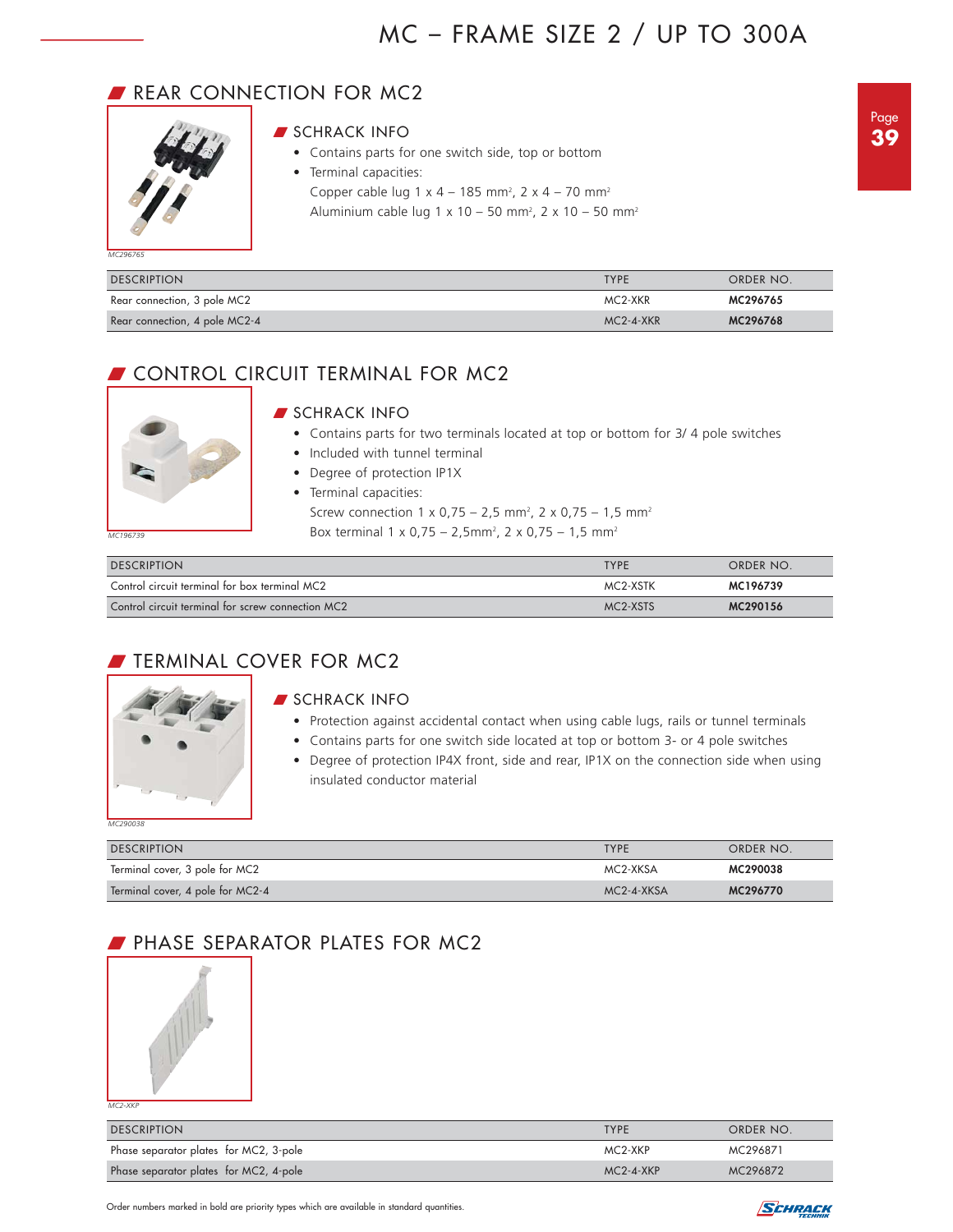

## **CABLE LUG FOR MC2**



## **SCHRACK INFO**

- Special cable lug in slimline design
- Cable lugs must be insulated when using without a cover plate.

*MC299776*

| <b>DESCRIPTION</b>            | <b>TYPE</b> | ORDER NO. |
|-------------------------------|-------------|-----------|
| Cable lug 95 mm <sup>2</sup>  | MC2-XKS95   | MC299775  |
| Cable lug 120 mm <sup>2</sup> | MC2-XKS120  | MC299776  |
| Cable lug 150 mm <sup>2</sup> | MC2-XKS150  | MC299777  |
| Cable lug $185 \text{ mm}^2$  | MC2-XKS185  | MC290032  |

## **CONNECTION COVER, KNOCKOUT FOR BOX TERMINAL MC2**



## **SCHRACK INFO**

- Contains parts for a terminal located at top or bottom for 3 or 4 pole switches
- Increases protection against accidental contact (simplified finger protection)

*MC294640*

| <b>DESCRIPTION</b>                       | <b>TYPE</b> | ORDER NO. |
|------------------------------------------|-------------|-----------|
| Terminal cover, knockout, 3 pole for MC2 | MC2-XKSFA   | MC294640  |
| Terminal cover, knockout, 4 pole for MC2 | MC2-4-XKSFA | MC294641  |

## **FINGER PROTECTION FOR DIRECT-MOUNTED MC2 SWITCHES**





*MC196744 MC196748*



## **SCHRACK INFO**

- Increases the protection against accidental contact to IP2X
- Protection when reaching into the cable connection area when cables are connected in box terminal
- For 2 conductors, minimum cross-section equals 25 mm<sup>2</sup>
- MC2-XIPA and MC2-4-XIPA only in connection with cover plate MC2(-4)-XKSA

| <b>DESCRIPTION</b>                  | <b>TYPE</b> | ORDER NO. |
|-------------------------------------|-------------|-----------|
| <b>FOR BOX TERMINAL</b>             |             |           |
| Finger protection, 3 pole for MC2   | MC2-XIPK    | MC296773  |
| Finger protection, 4 pole for MC2-4 | MC2-4-XIPK  | MC296774  |

**FOR TERMINAL COVER**

| Finger protection, 3 pole for MC2   | MC <sub>2</sub> -XIPA | MC29677         |
|-------------------------------------|-----------------------|-----------------|
| Finger protection, 4 pole for MC2-4 | 2-⊿-XIPA              | <b>MC296778</b> |

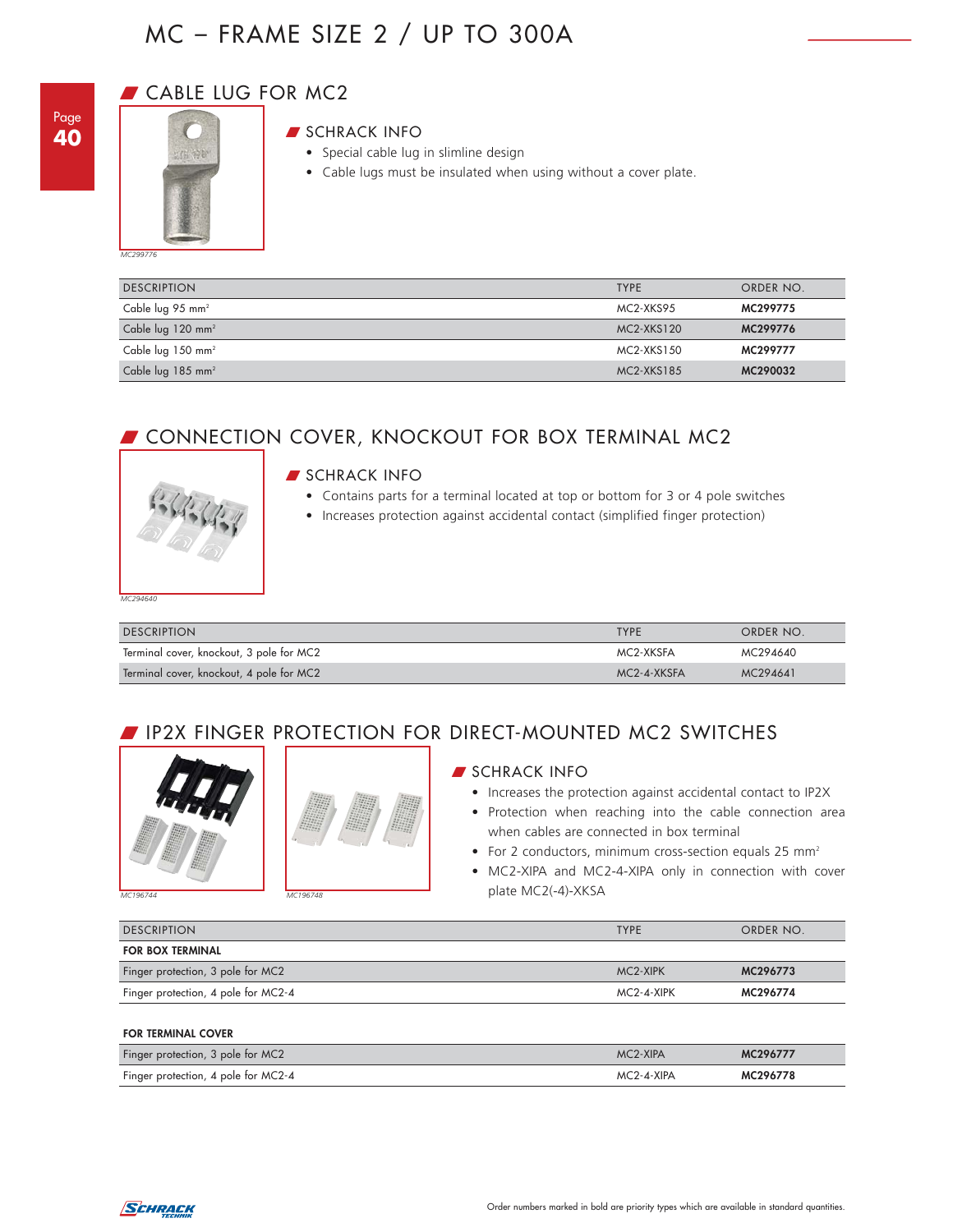## W INSULATED ENCLOSURE XCI



## SCHRACK INFO

- For switches with box terminals only, for direct cable connection
- With door coupling rotary handle
- Complete unit including all necessary functional parts
- Degree of protection IP65
- Comes with gland plates

## $\blacksquare$  TECHNICAL DATA

Enclosure suitable for installation of circuit-breakers and switch-disconnectors for separate mounting with top and bottom cable entry. Includes fixing straps for wall mounting.

Short circuit protection at 415 V 50/60 Hz to 10 kA.

Not in combination with remote operator, plug-in- or withdrawable unit.

Additional insulated terminals for 4 or 5 pole must be ordered separately.

Available in the following versions:

#### **Standard, black/grey**

Lockable in the "0" position at handle with up to 3 padlocks. Additionally with cover interlock.

## **For Emergency stop, red/yellow**

Lockable on handle and switch with up to 3 padlocks in the "0" position on handle. Additionally with cover interlock and lockable at switch in the "0" position.

| <b>DESCRIPTION</b>                    | MAX, RATED UNINTERRUPTED CURRENT | <b>TYPF</b>   | ORDER NO. |
|---------------------------------------|----------------------------------|---------------|-----------|
| STANDARD, BLACK/GREY                  |                                  |               |           |
| Insulated enclosure for MC2 and MC2-4 | $\leq$ 200 A                     | MC2-XCI43-TVD | MC291524  |
| Insulated enclosure for MC2 and MC2-4 | $\leq$ 250 A                     | MC2-XCI45-TVD | MC290418  |

#### **FOR EMERGENCY STOP, RED/YELLOW**

| Insulated enclosure for MC2 and MC2-4 | $\leq$ 200 A | MC2-XCI43-TVDR | MC291529 |
|---------------------------------------|--------------|----------------|----------|
| Insulated enclosure for MC2 and MC2-4 | < 2.50 A     | MC2-XCI45-TVDR | MC299356 |

## **BUDITIONAL INSULATED TERMINALS FOR MC2**





### **SCHRACK INFO**

- For looping through the neutral and earth conductor
- 1 pole

| <b>DESCRIPTION</b>                   | <b>TERMINAL CAPACITY</b>                                                                     | <b>TYPE</b> | ORDER NO. |
|--------------------------------------|----------------------------------------------------------------------------------------------|-------------|-----------|
| Additional insulated terminal 32 A   | Fine-wired $1 \times (1.5-6 \text{ mm}^2)$                                                   | K10/1       | MC193827  |
| Additional insulated terminals 63 A  | Fine-wired $1 \times (6-16 \text{ mm}^2)$ , stranded $1 \times (16-25 \text{ mm}^2)$         | K25/1       | MC196200  |
| Additional insulated terminals 100 A | Fine-wired 1 $\times$ (10-35 mm <sup>2</sup> ), stranded 1 $\times$ (16-50 mm <sup>2</sup> ) | K50/1       | MC198573  |
| Additional insulated terminal 160 A  | stranded $1 \times (16-95 \text{ mm}^2)$                                                     | K95/1N/BR   | MC192336  |
| Additional insulated terminal 250 A  | stranded, 1 x (35-150mm <sup>2</sup> ), 2 x (16-70mm <sup>2</sup> )                          | K150/1BR    | MC294709  |

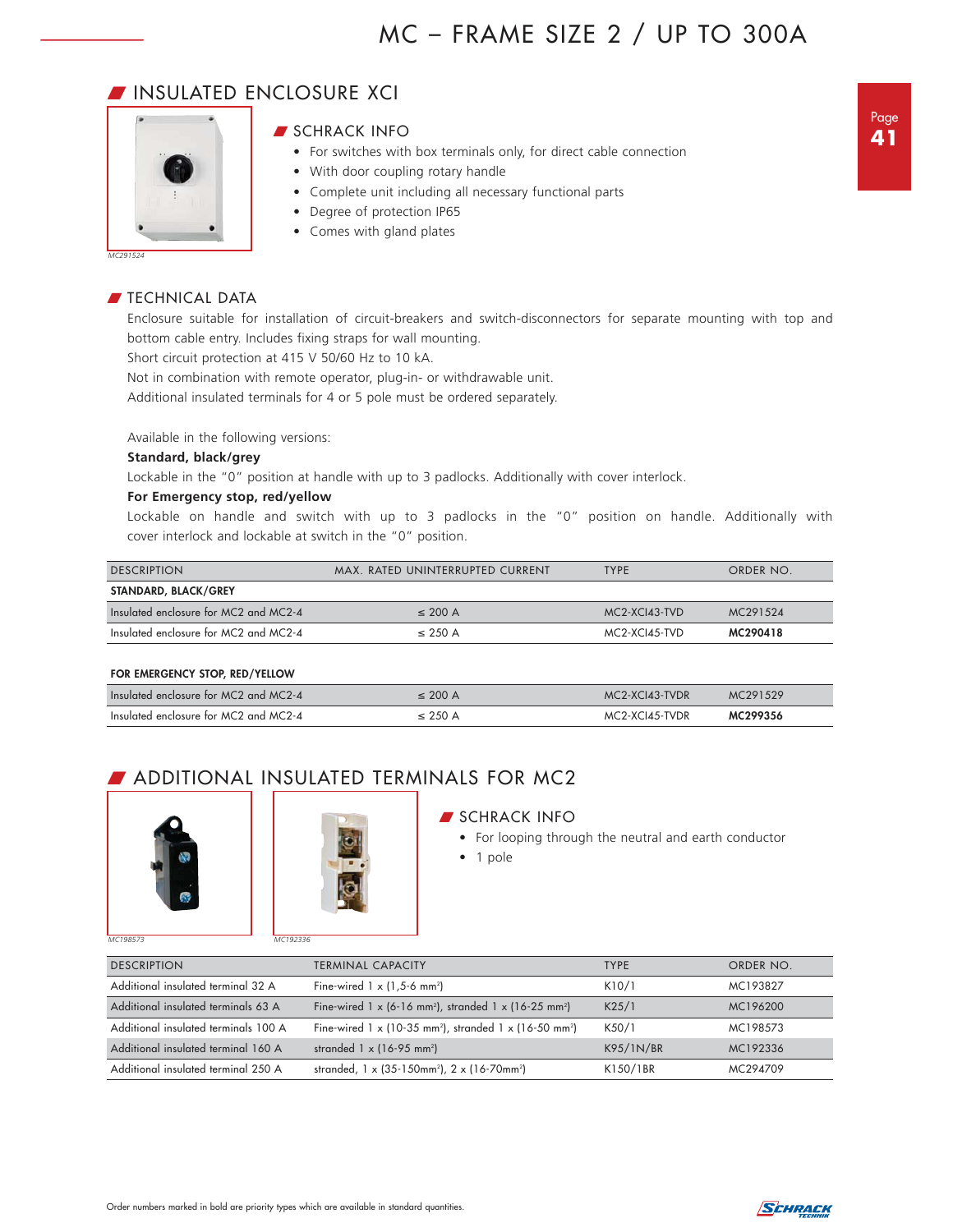Page **42**

## DEVICE ADAPTERS FOR CIRCUIT-BREAKERS AND SWITCH-DISCONNECTORS FOR 60 mm BUSBAR SYSTEM MC2





• Cover plate also required (MC-XKR)

**SCHRACK INFO** 

## **TECHNICAL DATA**

MC 2 up to 250 A:

• Top or bottom connection to system as required

• For mounting on flat copper rails 12 x 5 mm to 30 x 10 mm

• Cover plate MC2-XKR4 required

• Double T and triple T profile • Mounted via terminal-, screw fixing • Rated operational voltage Ue: 690 V

| <b>DESCRIPTION</b>                     | <b>TYPE</b> | ORDER NO.    |
|----------------------------------------|-------------|--------------|
| 60 mm busbar adapter 250 A, 3 pole     | 32140       | MC291400     |
| 60 mm busbar adapter 250 A, 4 pole     | 32580       | upon request |
| Cover plate for busbar adapter, 3 pole | MC2-XKR4    | MC291666     |

## DOOR SEALING FRAME FOR MC2



## **SCHRACK INFO**

- For toggle levers, rotary handles with rotary drive and remote operator
- Degree of protection IP40
- For rectangular cut-out on doors and enclosures with material thicknesses of 1,5 5 mm
- External warning plate/designation plate can be clipped on

*MC290197*

| <b>DESCRIPTION</b>         | TVDE                     | ORDER NO. |
|----------------------------|--------------------------|-----------|
| Door sealing frame for MC2 | 2-XBR<br>MC <sub>2</sub> | 10100107  |

## **JOGGLE LEVER LOCKING DEVICE FOR MC2**



#### **SCHRACK INFO**

- Off position lockable with up to 3 padlocks (hasp thickness  $4 8$  mm)
- Cannot be combined with Insulating surround

| <b>DESCRIPTION</b>                  | <b>TYPE</b> | ORDER NO. |
|-------------------------------------|-------------|-----------|
| Toggle lever locking device for MC2 | MC2/3-XKAV  | MC290201  |